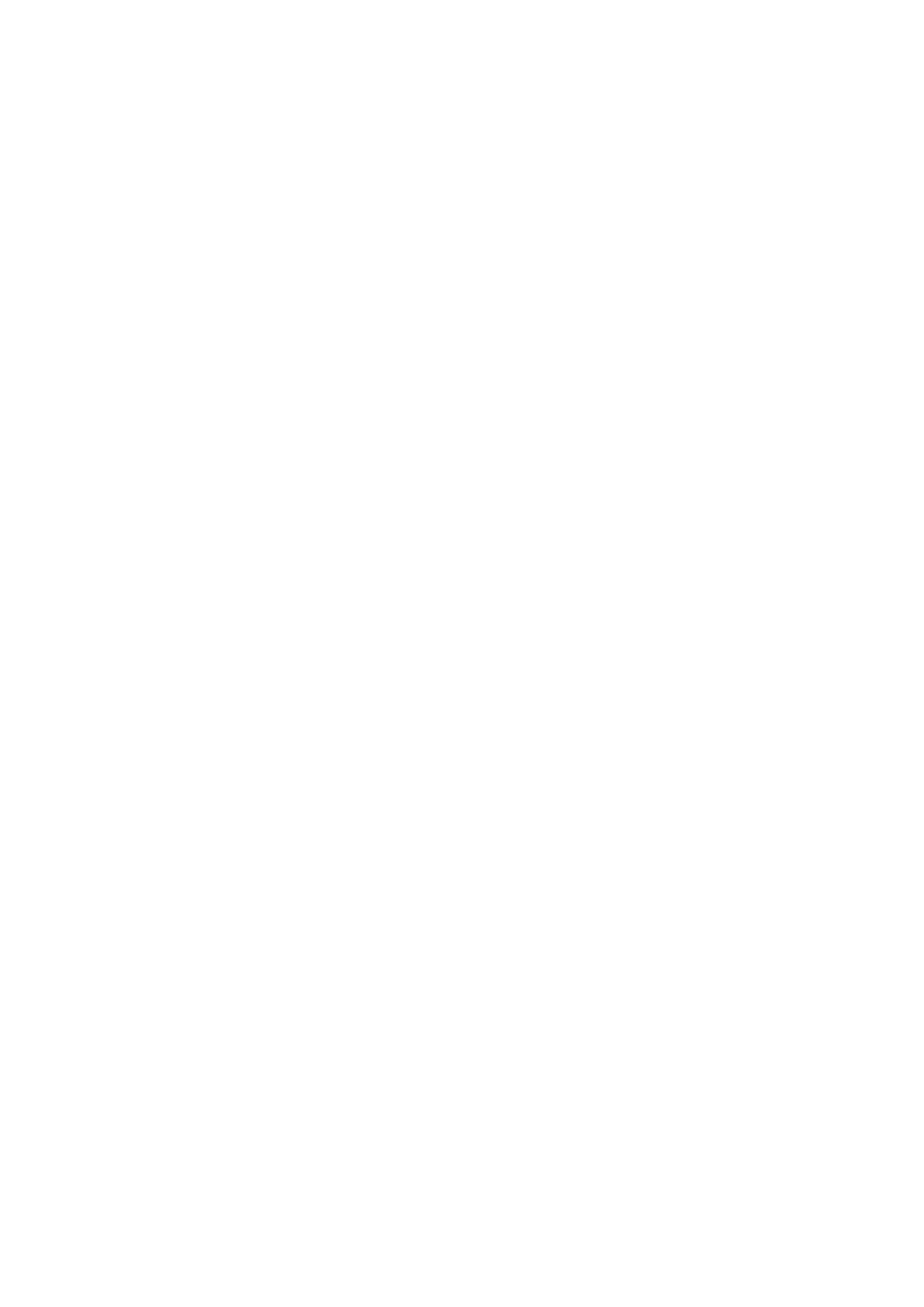**ICT Support 1**

#### **Purpose of the role (job statement)**

To contribute to the delivery of an effective ICT support service throughout the school to respond to identified need, ensure continuity of service and achieve planned reporting objectives and deadlines.

#### **Responsibilities**

Key duties:

- 1. Contribute to the effective performance and service provision of ICT services to minimise disruption
- 2. Participate in the collection, collation, processing and storage of data and information to comply with school reporting requirements
- 3. Implement routine manual and computerised systems, practices and procedures to ensure that data and information is current, relevant, effectively and securely collected and that reporting complies with planned outcomes and obligations, reporting any concerns as required
- 4. Maintain the integrity and security of all systems by use of appropriate user protocols and undertake related monitoring and reporting
- 5. Provide user support to identify and respond promptly to routine system or process issues that arise within an agreed framework of performance criteria
- 6. Support contingency arrangements to respond to any unforeseen or unplanned circumstances that may arise to maintain the safety and security of data and information, maintain security and minimise disruption.

#### **Indicative knowledge, skills and experience**

 Up to date technical knowledge of ICT, equipment, services, facilities all hardware and software applications to support learning and management within a school environment. Knowledge / skills equivalent to national qualifications level 3.

|        | , JON LVUIUULIOII AJJCJJIII                       |                                                                                                                                                                                    |                |              |  |  |
|--------|---------------------------------------------------|------------------------------------------------------------------------------------------------------------------------------------------------------------------------------------|----------------|--------------|--|--|
| Factor |                                                   | <b>Relevant Job Information</b>                                                                                                                                                    | JE Level       | <b>Score</b> |  |  |
| 1.     | Knowledge                                         | Requires a range of technical ICT knowledge / skills with<br>hardware and software to support ICT services. Knowledge<br>and skills equivalent to national qualifications level 3. | 3              | 60           |  |  |
| 2.     | <b>Mental Skills</b>                              | Skills for analysis of a variety of ICT issues; monitors and<br>reports on system integrity and security.                                                                          | 3              | 39           |  |  |
| 3.     | Interpersonal &<br>Communication<br><b>Skills</b> | Communicates with staff and pupils as part of ICT technical<br>support to solve issues and provide IT-related information<br>and assistance                                        | $\overline{2}$ | 26           |  |  |
| 4.     | <b>Physical Skills</b>                            | Keyboard skills for data processing                                                                                                                                                | $\overline{2}$ | 26           |  |  |
| 5.     | Initiative &<br>Independence                      | Makes decisions on routine issues relating to system<br>procedures and issues. More difficult issues referred<br>upwards.                                                          | 2              | 26           |  |  |
| 6.     | <b>Physical Demands</b>                           | Working sometimes in confined and awkward spaces with<br>short periods of greater effort e.g. moving IT equipment.                                                                 | 2(b)           | 20           |  |  |
| 7.     | <b>Mental Demands</b>                             | Work in IT support is regularly interrupted, although this<br>does not normally require switching from one activity to<br>another. Short periods of concentrated mental attention  | 2(c)           | 20           |  |  |

## **NJC Job Evaluation Assessment**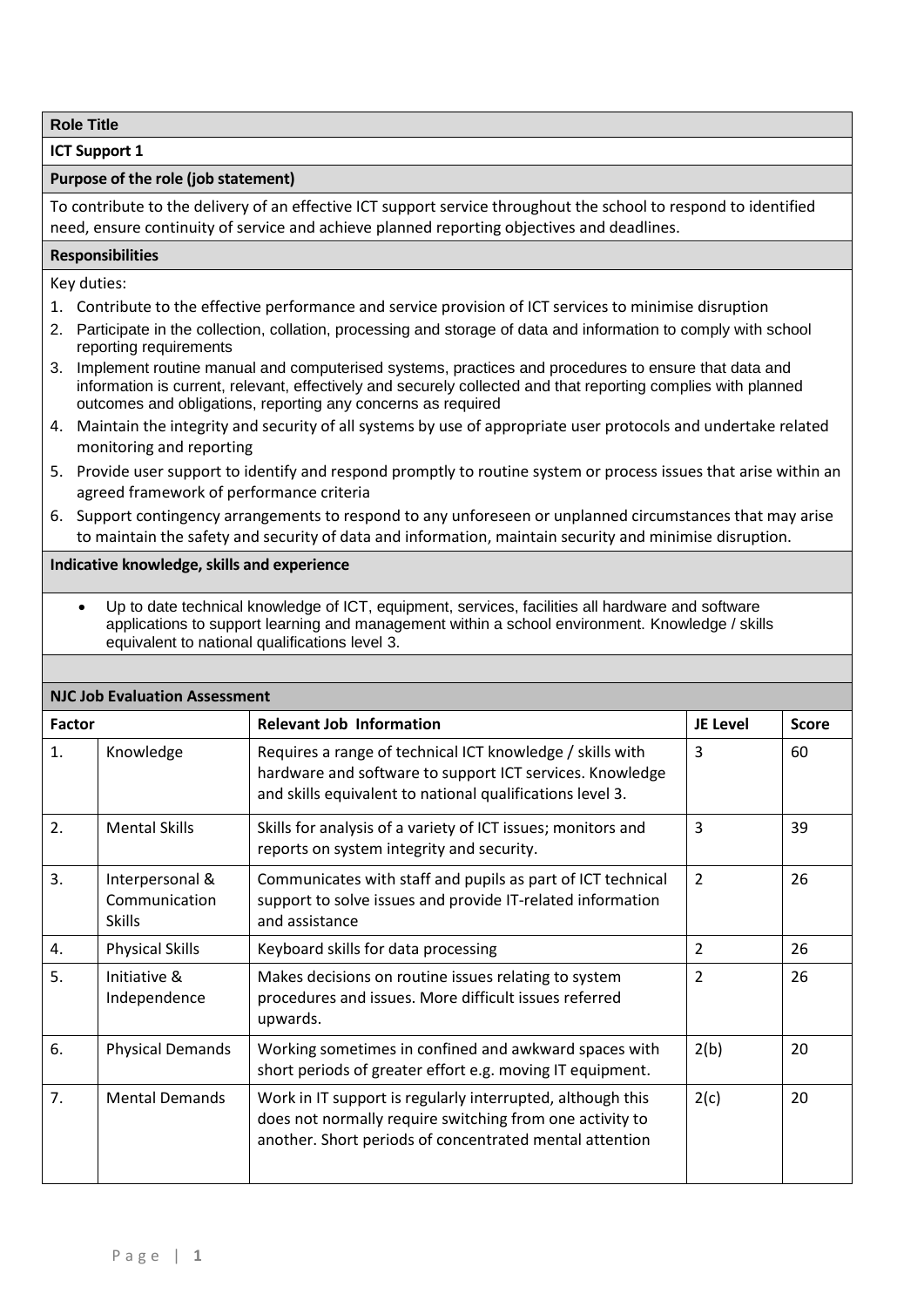| 8.           | Emotional<br>Demands                                           | Exposure to emotionally demanding situations is infrequent.             | 1            | 10  |
|--------------|----------------------------------------------------------------|-------------------------------------------------------------------------|--------------|-----|
| 9.           | Responsibility for<br>People                                   | Provides internal ICT user support service for the benefit of<br>pupils | 2            | 26  |
| 10.          | Responsibility for<br>Supervision                              | May demonstrate own duties to new or less experienced<br>staff.         | $\mathbf 1$  | 13  |
| 11.          | Responsibility for<br>Financial<br>Resources                   | financial responsibilities<br>No.                                       | $\mathbf{1}$ | 13  |
| 12.          | Responsibility for<br>Physical and<br>Information<br>Resources | Responsible for supporting and maintaining ICT systems and<br>services. | 3(b)         | 39  |
| 13.          | Working<br>Conditions                                          | Work normally in an office or similar environment                       | $\mathbf{1}$ | 10  |
| <b>Total</b> |                                                                |                                                                         |              | 328 |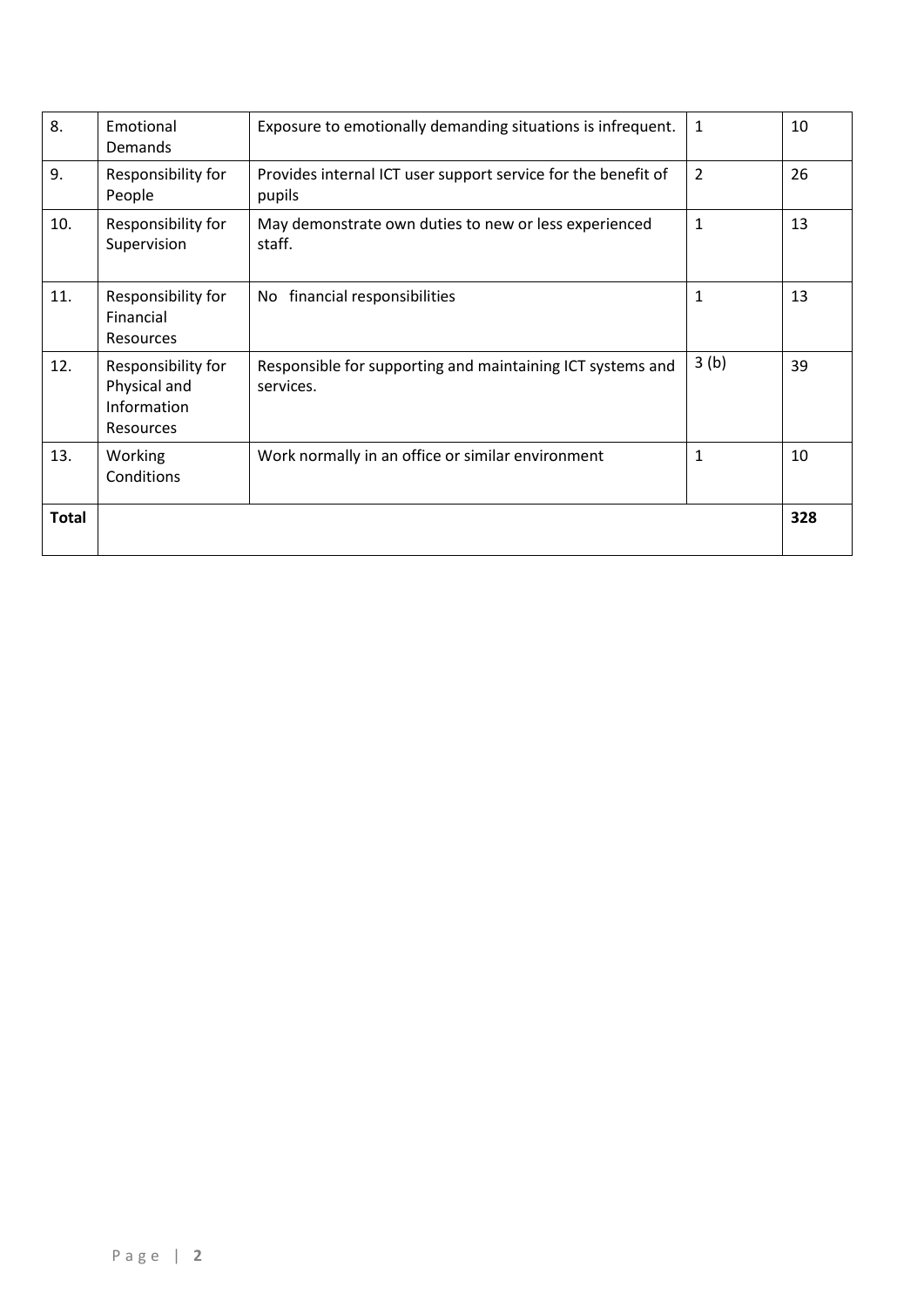**ICT Support 2**

## **Purpose of the role (job statement)**

To support the use of ICT within the school environment through maintenance of ICT software, hardware and related equipment, and providing support to staff and pupils to ensure administration and learning outcomes are maximised.

#### **Responsibilities**

Key duties:

- 1. Be responsible for the installation and maintenance of computer hardware and software
- 2. Maintain a comprehensive database of all support requests and allocate jobs to appropriate staff
- 3. Ensure dedicated ICT areas are ready for use each day and that they are in good working order at the end of each day
- 4. Check hardware regularly, repairing simple faults or reporting more complicated faults to a specialist technician / audio-visual service / contractor as appropriate
- 5. Support teaching staff / pupils in technical aspects of ICT
- 6. Maintain computer files by backing up / archiving and updating/deleting information as appropriate
- 7. Maintain and develop network
- 8. Support adherence to ICT policies, including those relating to safeguarding and internet usage and report any concerns
- 9. Resolve hardware / software technical issues.
- 10. Provides basic ICT training

Individuals in this role may also undertake some or all of the following:

- 1. Carry out desk-top publishing procedures
- 2. Provide bespoke ICT training for staff and pupils
- 3. Check and maintain stocks of ICT equipment
- 4. Supervise ICT support staff.

- Knowledge and experience in a range of ICT system and software packages.
- Working at or towards national occupational standards (NOS) for IT Users and knowledge / skills equivalent to current national qualifications in ICT Level 3 and / or vendor qualifications for the specific hardware / software used.

|               | <b>NJC Job Evaluation Assessment</b> |                                                                                                                                                                                                                                                                                         |          |              |  |
|---------------|--------------------------------------|-----------------------------------------------------------------------------------------------------------------------------------------------------------------------------------------------------------------------------------------------------------------------------------------|----------|--------------|--|
| <b>Factor</b> |                                      | <b>Relevant Job Information</b>                                                                                                                                                                                                                                                         | JE Level | <b>Score</b> |  |
|               | Knowledge                            | Requires up to date practical and procedural ICT knowledge<br>/ skills with hardware and software to support ICT teaching<br>and learning Knowledge and skills equivalent to national<br>qualifications level 3 and vendor qualifications for the<br>specific hardware / software used. | -4       | 80           |  |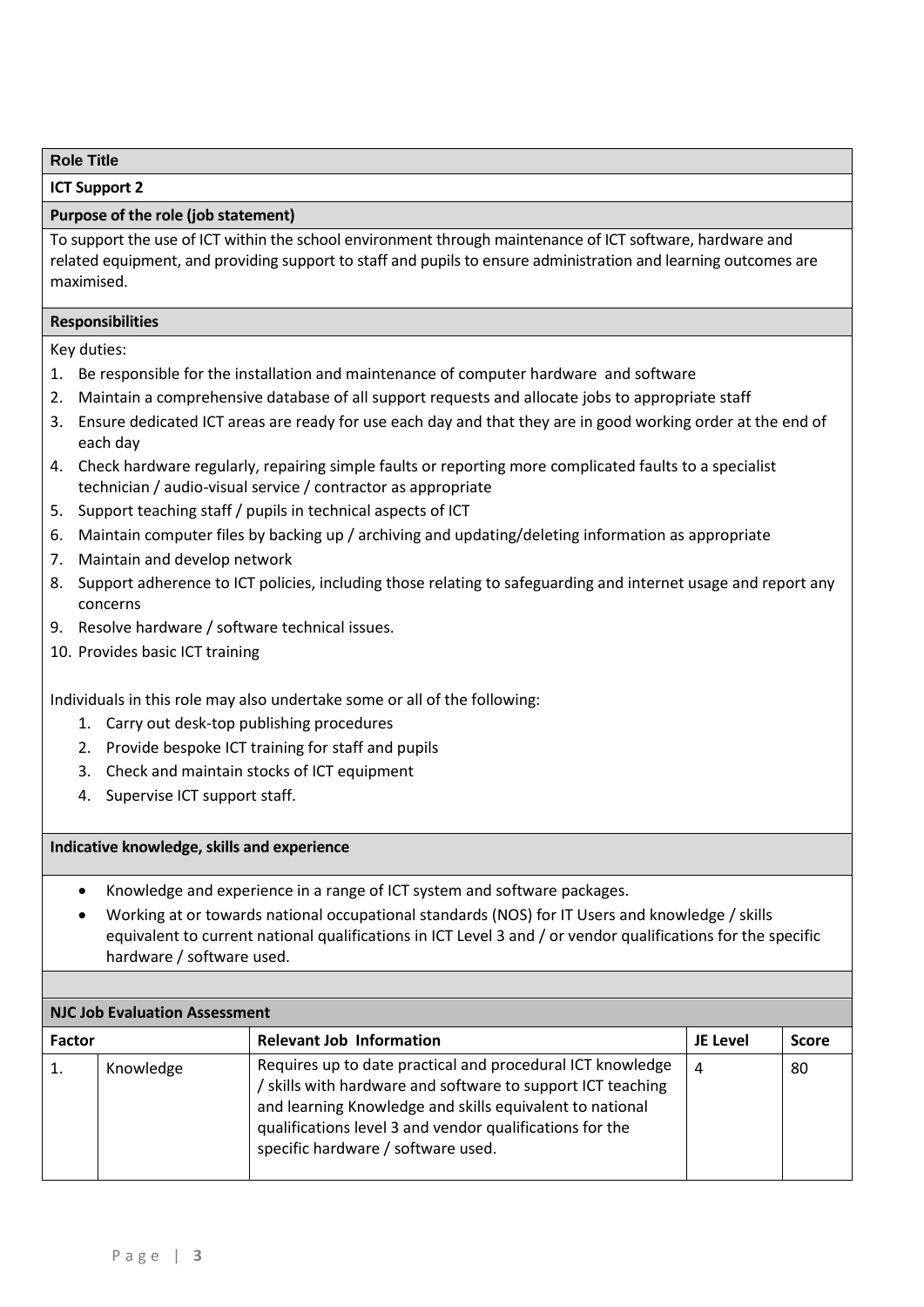| $\overline{2}$ . | <b>Mental Skills</b>                                           | Resolves technical faults and varied IT issues.                                                                                                                                    | 3                 | 39          |
|------------------|----------------------------------------------------------------|------------------------------------------------------------------------------------------------------------------------------------------------------------------------------------|-------------------|-------------|
| 3.               | Interpersonal &<br>Communication<br>skills                     | Regular communication with pupils, teachers and other<br>staff, normally on commonly occurring ICT issues, explaining<br>how to use software or ICT accounts.                      | $3(a)$ and<br>(d) | 39          |
| 4.               | <b>Physical Skills</b>                                         | Keyboard skills for data processing                                                                                                                                                | $\overline{2}$    | 26          |
| 5.               | Initiative &<br>Independence                                   | Works within procedures but can make some non-routine<br>decisions, for example taking necessary action needed to fix<br>technical faults.                                         | 3                 | 39          |
| 6.               | <b>Physical Demands</b>                                        | Working sometimes in confined and awkward spaces with<br>short periods of greater effort e.g. moving IT equipment.                                                                 | 2(b)              | 20          |
| 7.               | <b>Mental Demands</b>                                          | Work in IT support is regularly interrupted, although this<br>does not normally require switching from one activity to<br>another. Short periods of concentrated mental attention. | 2(c)              | 20          |
| 8.               | Emotional<br><b>Demands</b>                                    | Exposure to emotionally demanding situations is infrequent.                                                                                                                        | $\mathbf{1}$      | 10          |
| 9.               | Responsibility for<br>People Wellbeing                         | Provides ICT training and technical support for the benefit of<br>pupils, requiring explanation and guidance.                                                                      | $\overline{2}$    | 26          |
| 10.              | Responsibility for<br>Supervision                              | Some day-to-day allocation of work to other staff, requiring<br>supervisory responsibility or provision of staff training.                                                         | $\overline{2}$    | 26/39       |
|                  |                                                                | Regular supervisory responsibility for a team of staff.                                                                                                                            | 3                 |             |
| 11               | Responsibility for<br>Financial<br>Resources                   | No financial responsibilities                                                                                                                                                      | $\mathbf{1}$      | 13          |
| 12.              | Responsibility for<br>Physical and<br>Information<br>Resources | Responsible for IT systems and processes including safe<br>storage of information and maintain the integrity and<br>security of the network;                                       | 3(a)              | 39          |
| 13               | Working<br>conditions                                          | Work normally in an office, IT suite or classroom<br>environment.                                                                                                                  | $\mathbf{1}$      | 10          |
| <b>Total</b>     |                                                                |                                                                                                                                                                                    |                   | 387-<br>400 |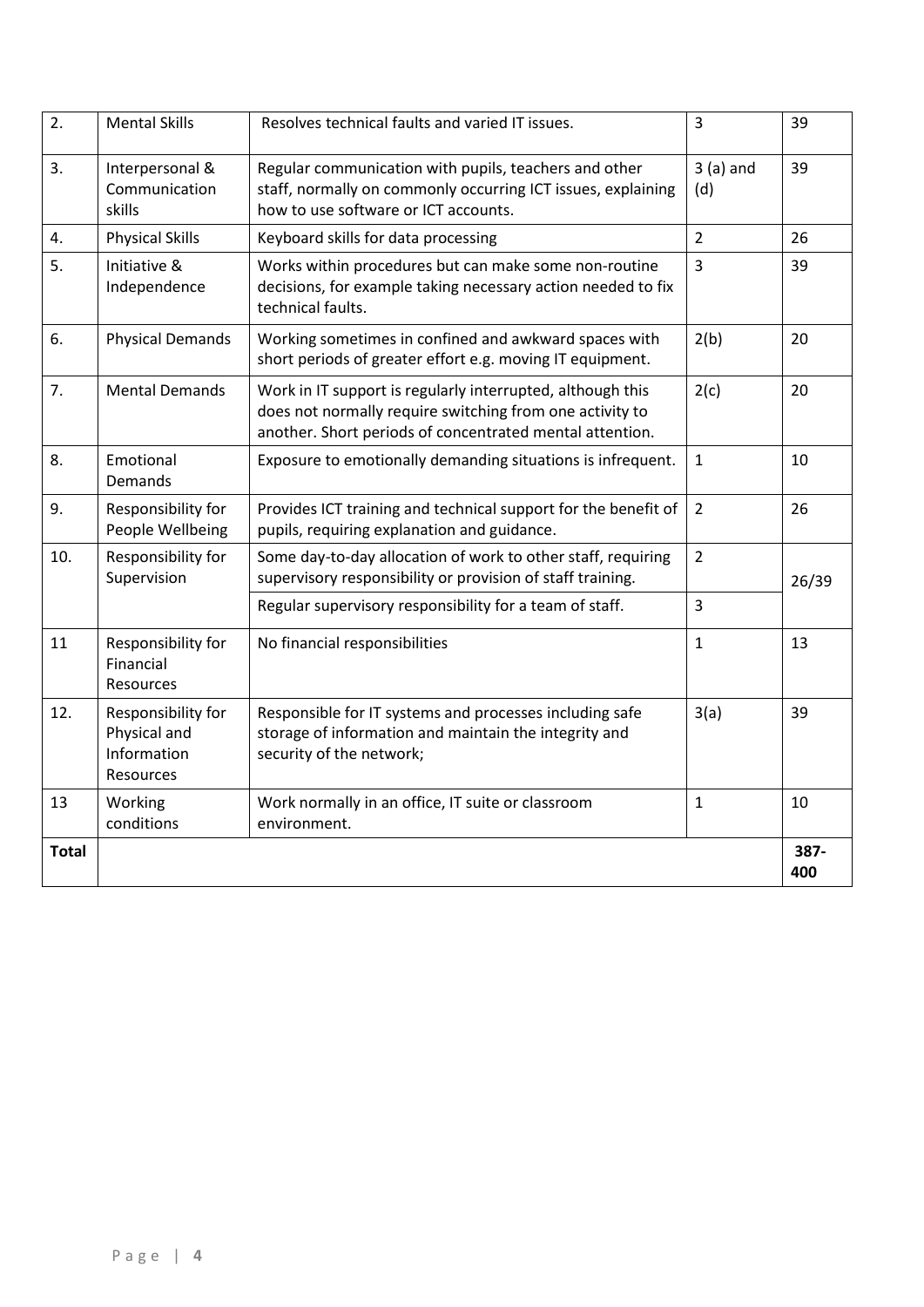**ICT Support 3**

## **Purpose of the role (job statement)**

Overall responsibility for ICT network. Develops and implements the school's ICT strategy and service provision including managing all aspects of ICT technical support in the school.

#### **Responsibilities**

Key duties:

- 1. Responsible for ICT network of the school
- 2. Develop school policies and procedures for the use of ICT within the school environment
- 3. Maintain a comprehensive database of all support requests
- 4. Manage the work of staff providing technical support to staff and pupils allocating jobs
- 5. Identify school staff training issues and deliver appropriate training
- 6. Create and manage all network user accounts, ensuring correct access rights and audit as required
- 7. Ensure data stored on the system is current and out of date data archived
- 8. Design and implement changes to the schools ICT software and hardware and liaise with consultants on the specifications of new software / hardware as appropriate
- 9. Procure ICT equipment on behalf of the school
- 10. Carry out audits of student and staff internet usage, add filters where necessary and report as appropriate in line with school policy.

Individuals in this role may also undertake some or all of the following:

- 1. Advise teaching staff on the likely compatibility of new software / hardware, install software / hardware as requested by teaching staff, and maintain a record of all installations carried out
- 2. Manage the ICT Network for a cluster of schools.
- 3. Manages ICT budget.

- Experience in all aspects of ICT technical support.
- Working at or towards national occupational standards (NOS) for IT Professionals and knowledge / skills equivalent to current national qualifications in ICT Level 4 plus vendor qualifications for the specific hardware / software used.

|                  | <b>NJC Job Evaluation Assessment</b> |                                                                                                                                                                                                                                                                                                                              |          |              |  |
|------------------|--------------------------------------|------------------------------------------------------------------------------------------------------------------------------------------------------------------------------------------------------------------------------------------------------------------------------------------------------------------------------|----------|--------------|--|
| <b>Factor</b>    |                                      | <b>Relevant Job Information</b>                                                                                                                                                                                                                                                                                              | JE Level | <b>Score</b> |  |
| 1.               | Knowledge                            | Theoretical knowledge of relevant ICT hardware and<br>software packages, IT management techniques and<br>practices - typically acquired in an ICT-related<br>environment (e.g. managing data, reporting and<br>software) equivalent to national qualifications level 4,<br>plus experience of relevant hardware and software | 5        | 100          |  |
| $\overline{2}$ . | <b>Mental Skills</b>                 | Requires skills to analyse and interpret data, such as<br>usage trends; develops specifications for software and<br>hardware.                                                                                                                                                                                                | 4        | 52           |  |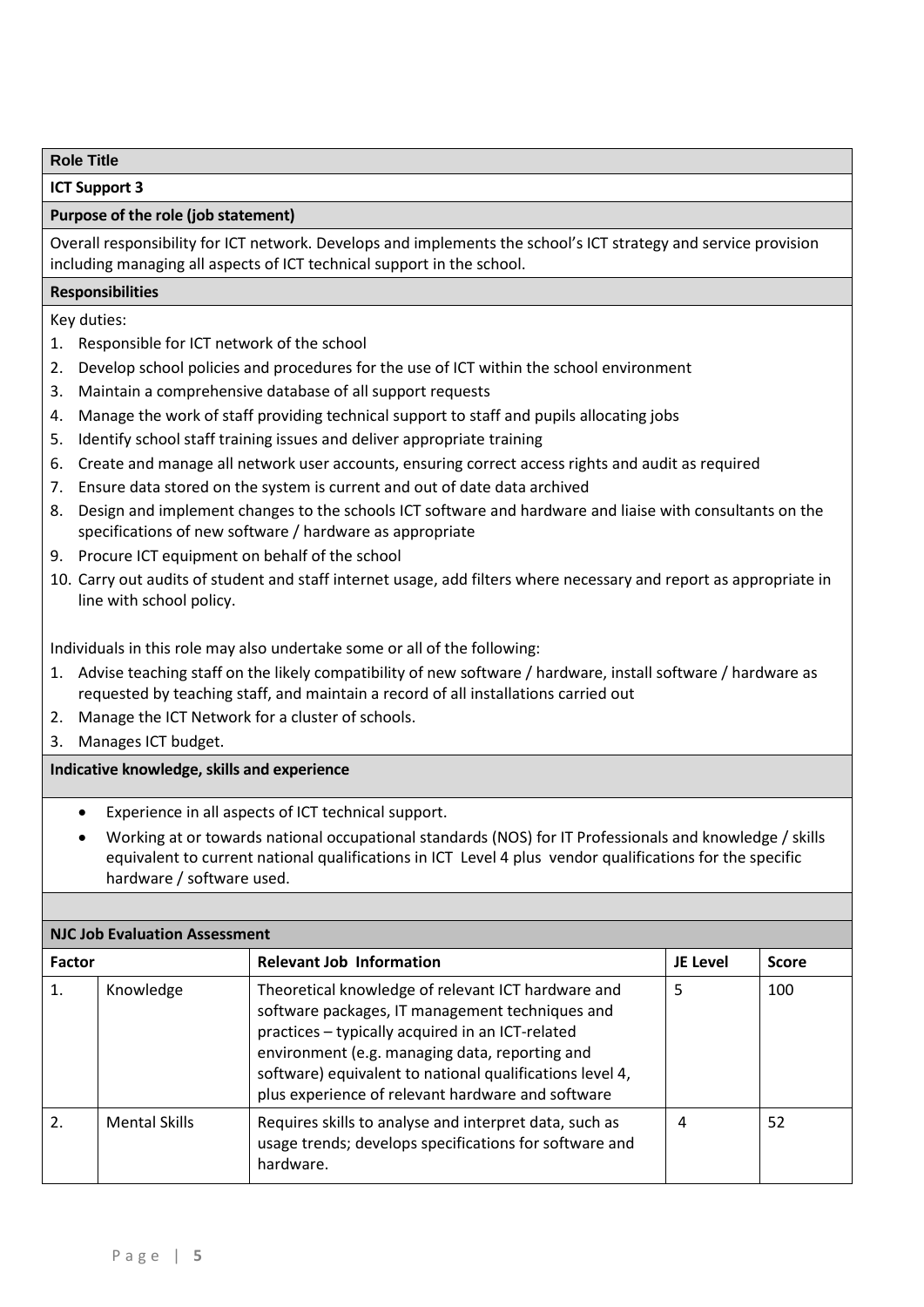| 3            | Interpersonal &<br>Communication<br>skills                     | Skills for offering information, advice and guidance on<br>complex ICT issues, such as software compatibility;<br>negotiates with suppliers.                                                                        | 4(c)               | 52      |
|--------------|----------------------------------------------------------------|---------------------------------------------------------------------------------------------------------------------------------------------------------------------------------------------------------------------|--------------------|---------|
| 4.           | <b>Physical Skills</b>                                         | Keyboard skills for demonstration & administration                                                                                                                                                                  | $\overline{2}$     | 26      |
| 5.           | Initiative &<br>Independence                                   | Regularly makes decisions on own initiative on staff and<br>pupil ICT needs, software and hardware requirements<br>and whole school ICT policy. Decisions have a significant<br>direct impact on service provision. | 5                  | 65      |
| 6.           | <b>Physical Demands</b>                                        | Requires normal physical effort, with a mixture of sitting,<br>walking and carrying minor loads.                                                                                                                    | $\mathbf{1}$       | 10      |
| 7.           | <b>Mental Demands</b>                                          | Lengthy periods of concentrated mental attention for<br>resolving complex IT problems and developing policies.                                                                                                      | $\overline{4}$     | 40      |
| 8.           | Emotional<br>Demands                                           | Exposure to emotionally demanding situations is rare.                                                                                                                                                               | $\mathbf{1}$       | 10      |
| 9.           | Responsibility for<br>People Wellbeing                         | Manages ICT service for the benefit of pupils and staff.                                                                                                                                                            | $\overline{2}$     | 26      |
| 10.          | Responsibility for<br>Supervision                              | Line management responsibility for the ICT team,<br>provides specialised staff training.                                                                                                                            | $\overline{3}$     | 39      |
| 11.          | Responsibility for<br><b>Financial resources</b>               | Responsibility for considerable sums of money for the<br>purchase of ICT hardware & software equipment.                                                                                                             | 2(b)               | 26/39   |
|              |                                                                | Responsible for ICT budget.                                                                                                                                                                                         | 3(b)               |         |
| 12.          | Responsibility for<br>Physical and<br>Information<br>Resources | Responsible for the security of the ICT network and for<br>the development of ICT policy and procedure. Develops<br>ICT policies and strategies.                                                                    | $5$ (c) and<br>(e) | 65      |
| 13           | Working<br>conditions                                          | Work normally in an office, IT suite and occasionally in a<br>classroom environment.                                                                                                                                | $\mathbf{1}$       | 10      |
| <b>Total</b> |                                                                |                                                                                                                                                                                                                     |                    | 521-534 |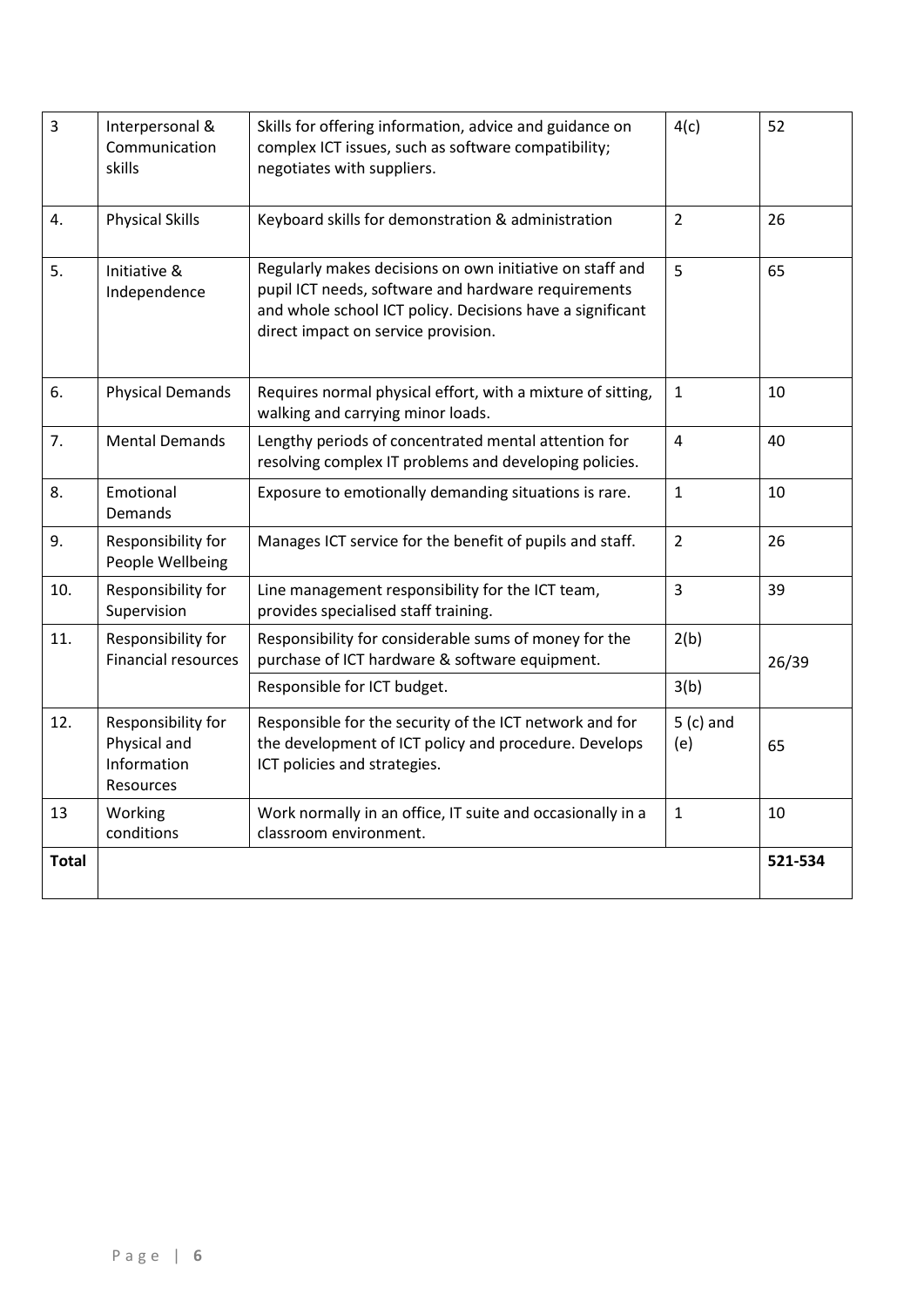**Library/Resource Centre 1**

#### **Purpose of the role (job statement)**

To assist in providing the day-to-day activities of the library/ resource centre to enable pupils to access services to support learning.

## **Responsibilities**

Key duties:

- 1. Support pupils and staff in using library resources
- 2. Support and assist with library technology including ICT and photocopiers
- 3. Oversee the use of books and other library resources, using agreed systems for recording use
- 4. Update and maintain data and other information as directed
- 5. Assist with promotions, displays and other activities of the library
- 6. Provide support to staff in supervising small groups of pupils in the library
- 7. Supervision of students using the library environment and maintaining standards of behaviour in the absence of the teacher.

Individuals in this role may also:

- 1. Order and maintain stock as directed
- 2. Provide administrative support, for example photocopying and filing
- 3. Collect and record money e.g. for lost books, photocopying etc.

## **Indicative knowledge, skills and experience**

 Working at or towards national occupational standards (NOS) in information and library services, archive services and records management, knowledge / skills equivalent to current national qualifications Level 2.

| <b>Job Evaluation Assessment</b> |                                                        |                                                                                                                                                                                                         |                 |              |
|----------------------------------|--------------------------------------------------------|---------------------------------------------------------------------------------------------------------------------------------------------------------------------------------------------------------|-----------------|--------------|
| <b>Factor</b>                    |                                                        | <b>Relevant Job Information</b>                                                                                                                                                                         | <b>JE Level</b> | <b>Score</b> |
| 1.                               | Knowledge                                              | Knowledge of procedures for use of library resources,<br>cataloguing, assisting users.<br>Library assistant qualifications or equivalent experience to<br>National Qualification Level 2 or equivalent. | 2               | 40           |
| 2.                               | <b>Mental Skills</b>                                   | Assist staff and pupils in using library resources. Resolve<br>straightforward queries from library users.                                                                                              | $\overline{2}$  | 26           |
| 3.                               | Interpersonal<br>and<br>Communication<br><b>Skills</b> | Communicates with pupils and staff to provide information<br>and guidance on use of library resources.                                                                                                  | $\overline{2}$  | 26           |
| 4                                | <b>Physical Skills</b>                                 | Use of keyboards and administration systems                                                                                                                                                             | 2               | 26           |
| 5                                | Initiative &<br>Independence                           | Dealing with a variety of queries from pupils and staff<br>requiring use of initiative.                                                                                                                 | 2               | 26           |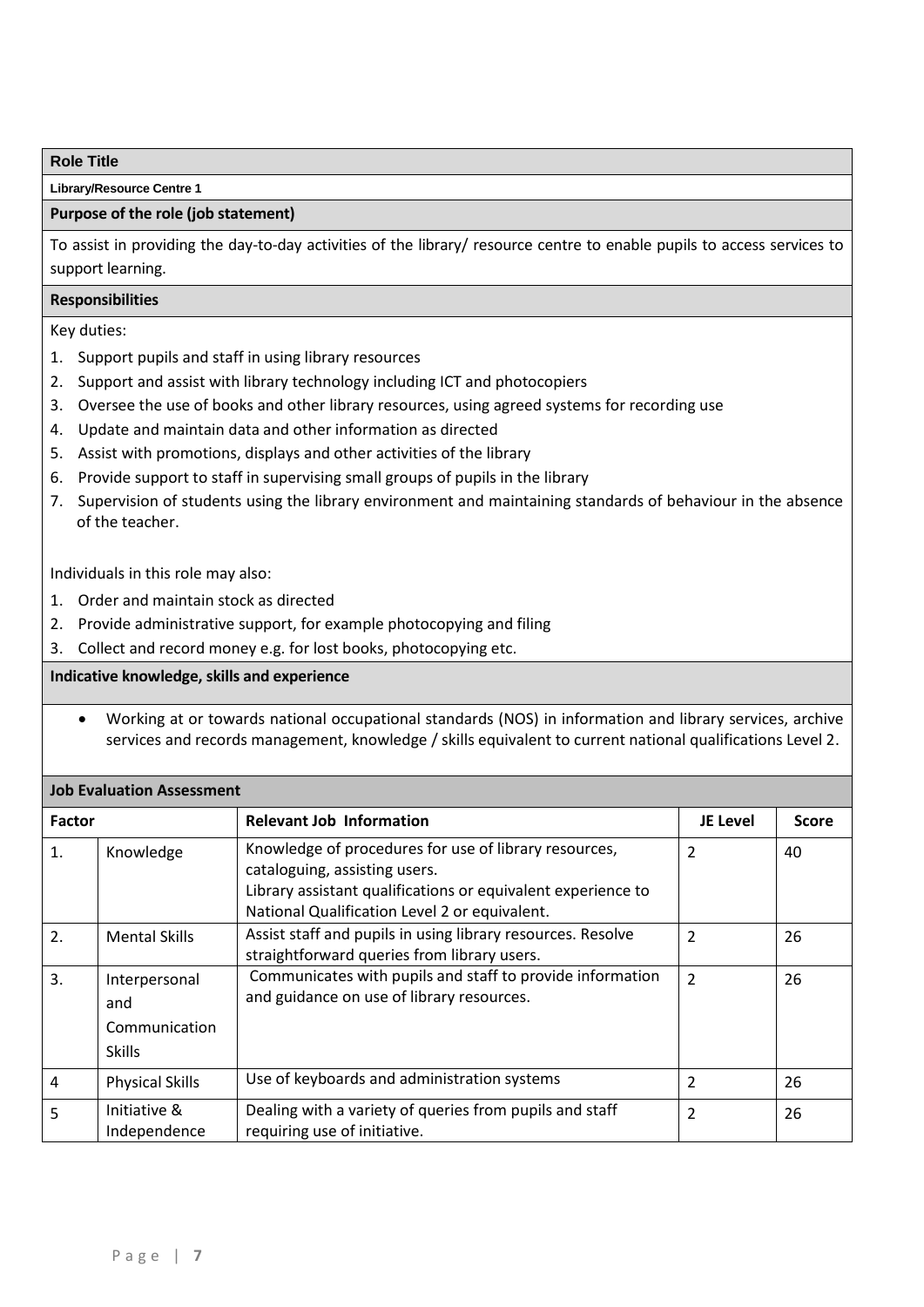| 6              | Physical<br>Demands                                         | Requires normal physical effort, with short periods of<br>increased physical effort, including carrying resource<br>materials, stretching and crouching.                                                                      | 2(b)           | 20      |
|----------------|-------------------------------------------------------------|-------------------------------------------------------------------------------------------------------------------------------------------------------------------------------------------------------------------------------|----------------|---------|
| $\overline{7}$ | <b>Mental Demands</b>                                       | Activities in the library are occasionally interrupted, although<br>this does not normally require switching from one activity to<br>another. Short periods of concentrated mental attention<br>when interacting with pupils. | 2(c)           | 20      |
| 8              | Emotional<br>Demands                                        | Exposure to emotionally demanding situations is rare.                                                                                                                                                                         | $\mathbf{1}$   |         |
|                |                                                             | Managing the behaviour of pupils when working with pupils<br>in the library. Supervise small groups of pupils in library<br>activities.                                                                                       | $\overline{2}$ | 10/20   |
| 9              | Responsibility for<br>People Wellbeing                      | Supporting pupils in the use of the library and its resources.                                                                                                                                                                | $\overline{2}$ | 26      |
| 10.            | Responsibility for<br>Supervision                           | May demonstrate own duties to new or less experienced<br>staff. No formal supervisory responsibility.                                                                                                                         | $\overline{1}$ | 13      |
| 11.            | Responsibility for<br>Financial<br>Resources                | No financial responsibility                                                                                                                                                                                                   | $\mathbf{1}$   | 13/26   |
|                |                                                             | Collect and record money e.g. for lost books, photocopying<br>etc.                                                                                                                                                            | $\overline{2}$ |         |
| 12.            | Responsible for<br>Physical and<br>Information<br>Resources | Responsible for maintaining library information records and<br>resources.                                                                                                                                                     | $\overline{2}$ | 26      |
| 13             | Working<br>Conditions                                       | Work in a library environment.                                                                                                                                                                                                | $\mathbf 1$    | 10      |
| <b>Total</b>   |                                                             |                                                                                                                                                                                                                               |                | 282/305 |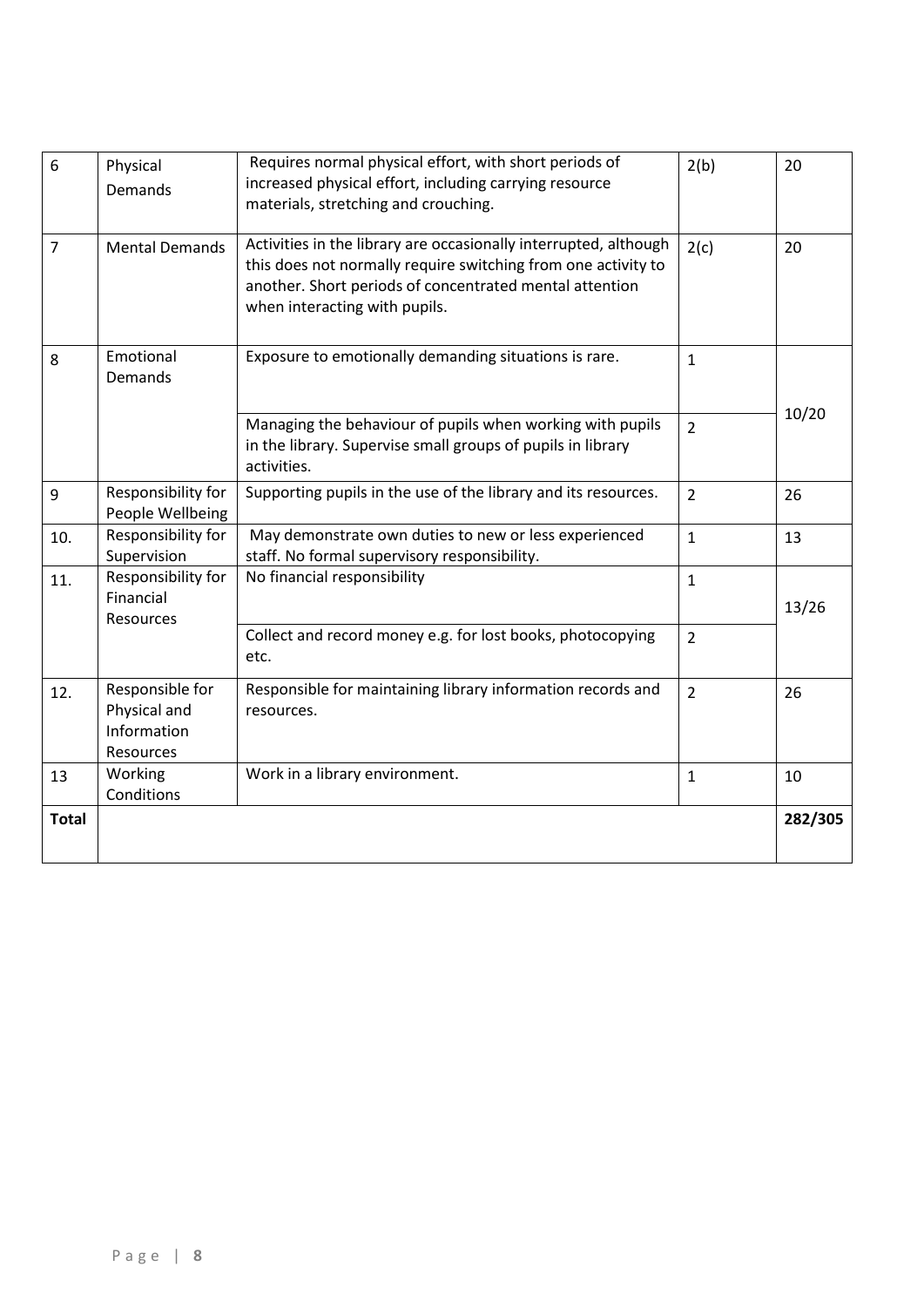## **Library/Resource Centre 2**

## **Purpose of the role (job statement)**

To supervise the day to day running of library/resource centre services to provide a comprehensive service for pupils and staff.

## **Responsibilities**

Key duties:

- 1. Catalogue library resources and index learning materials using agreed protocols.
- 2. Support pupils and staff in using library resources.
- 3. Supervise the use of library technology including ICT and photocopiers.
- 4. Supervise small groups of pupils in library activities and assisting them in their research.
- 5. Contribution to the selection, purchase and maintenance of stock and equipment for the library that meet the needs of staff and pupils within an allocated budget.
- 6. Update and maintain data and other information.
- 7. Organise promotions, displays and other activities of the library.
- 8. Develop plans to encourage reading and where appropriate targeting varying groups.
- 9. Prepare specialist resources as requested, using appropriate computer software as required.
- 10. Supervision of students using the library environment and maintaining standards of behaviour in the absence of teaching staff.

Individuals in this role may also:

- 1. Provide administrative support, for example photocopying and filing
- 2. Maintain links with other schools and library services to ensure appropriate materials are obtained for use within the school.
- 3. Organise book fairs or similar events. Arrange for visiting specialists as required.

#### **Indicative knowledge, skills and experience**

 Working at or towards national occupational standards (NOS) in information and library services, archive services and records management, knowledge / skills equivalent to current national qualifications for library assistants Level 3.

|               | <b>Job Evaluation Assessment</b> |                                                                                                                                                                                                                                                                        |                 |              |  |
|---------------|----------------------------------|------------------------------------------------------------------------------------------------------------------------------------------------------------------------------------------------------------------------------------------------------------------------|-----------------|--------------|--|
| <b>Factor</b> |                                  | <b>Relevant Job Information</b>                                                                                                                                                                                                                                        | <b>JE Level</b> | <b>Score</b> |  |
|               | Knowledge                        | Knowledge of procedures for use of library resources,<br>cataloguing, supervising library users, ordering resources,<br>maintaining library technology.<br>Library qualifications or equivalent experience to current<br>National Qualification Level 3 or equivalent. | 3               | 60           |  |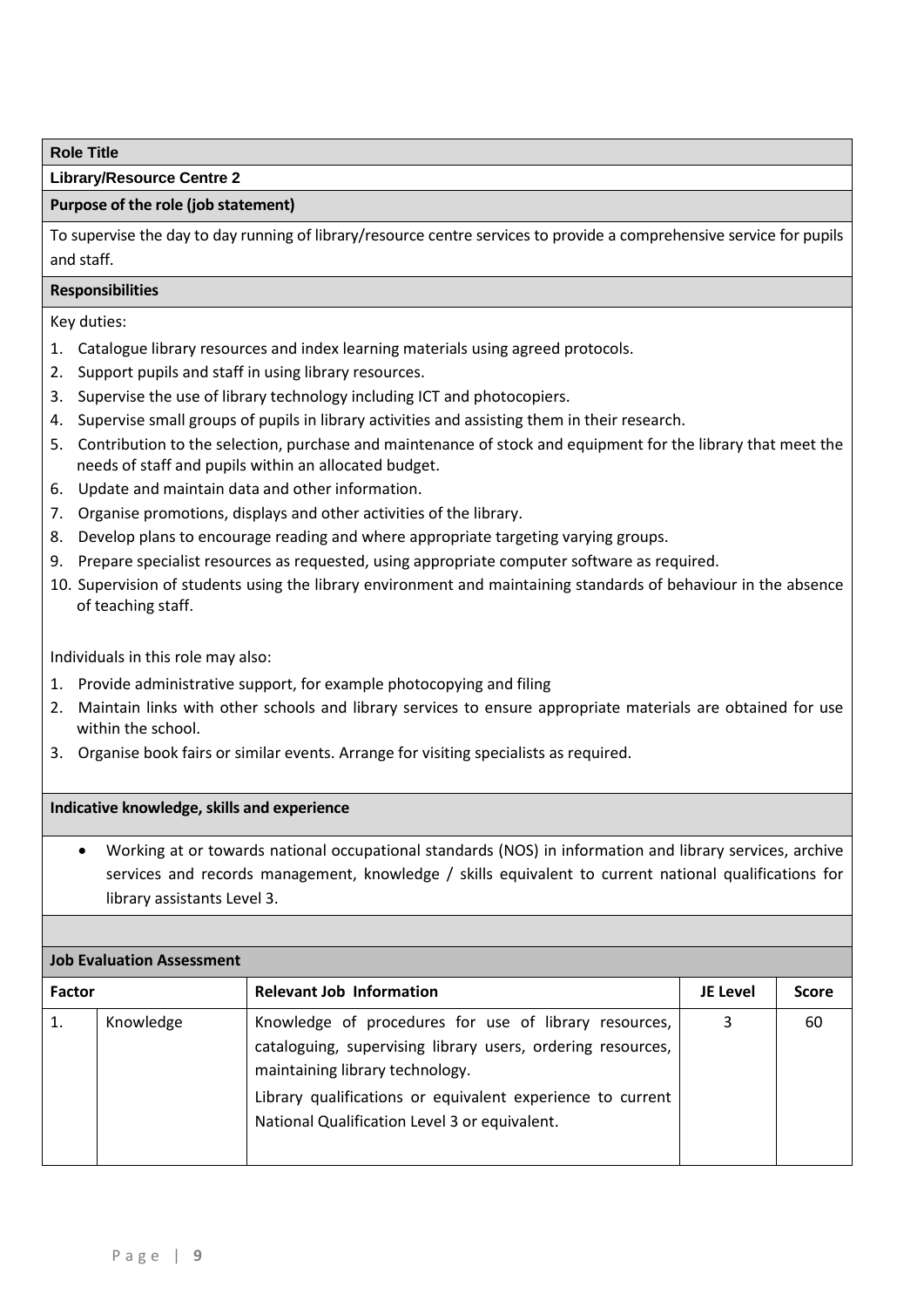| 2.           | <b>Mental Skills</b>                                         | Tasks such as indexing and maintaining borrowing records<br>do not vary significantly from day to day; resolves problems<br>relating to library resources. Develops plans to encourage<br>reading and prepares specialist materials. | $\overline{3}$ | 39      |
|--------------|--------------------------------------------------------------|--------------------------------------------------------------------------------------------------------------------------------------------------------------------------------------------------------------------------------------|----------------|---------|
| 3.           | Interpersonal &<br>Communication<br><b>Skills</b>            | Communicates with pupils, staff to provide information,<br>guidance on use of library resources. Requires skills to<br>communicate with and supervise groups of pupils in the<br>library.                                            | $\overline{3}$ | 39      |
| 4.           | <b>Physical Skills</b>                                       | Use of keyboards and administration systems.                                                                                                                                                                                         | $\overline{2}$ | 26      |
| 5.           | Initiative &<br>Independence                                 | Follows library procedures that can make some non-routine<br>decisions. More complex decision making referred to senior<br>staff.                                                                                                    | $\overline{3}$ | 39      |
| 6.           | <b>Physical Demands</b>                                      | Requires normal physical effort, with short periods of<br>increased physical effort, including carrying resource<br>materials, stretching and crouching.                                                                             | $\overline{2}$ | 20      |
| 7.           | <b>Mental Demands</b>                                        | Activities in the library are occasionally interrupted,<br>although this does not normally require switching from one<br>activity to another. Short periods of concentrated mental<br>attention when interacting with pupils.        | 2(c)           | 20      |
| 8.           | Emotional<br>Demands                                         | Exposure to emotionally demanding situations is rare.                                                                                                                                                                                | $\mathbf{1}$   |         |
|              |                                                              | Managing the behaviour of pupils when working with pupils<br>in the library. Supervise small groups of pupils in library<br>activities                                                                                               | $\overline{2}$ | 10/20   |
| 9.           | Responsibility for<br>People Wellbeing                       | Implements planned learning activities for small groups of<br>pupils in the library.                                                                                                                                                 | $\overline{3}$ | 39      |
| 10.          | Responsibility for<br>Supervision                            | May demonstrate own duties to new or less experienced<br>staff. No formal supervisory responsibility.                                                                                                                                | $\mathbf{1}$   | 13/26   |
|              |                                                              | Supervise other staff in library.                                                                                                                                                                                                    | $\overline{2}$ |         |
| 11.          | Responsibility for<br>Financial                              | No financial responsibility                                                                                                                                                                                                          | $\mathbf{1}$   | 13/26   |
|              | Resources                                                    | Collect and record money e.g. for lost books, photocopying<br>etc.                                                                                                                                                                   | $\overline{2}$ |         |
| 12.          | Responsibility for<br>Physical &<br>Information<br>Resources | Responsible for the ordering and safe and secure storage of<br>library materials within a budget.                                                                                                                                    | 3              | 39      |
| 13.          | Working<br>conditions                                        | Work is carried out in a library/ resource centre<br>environment.                                                                                                                                                                    | $\mathbf{1}$   | 10      |
| <b>Total</b> |                                                              |                                                                                                                                                                                                                                      |                | 367/403 |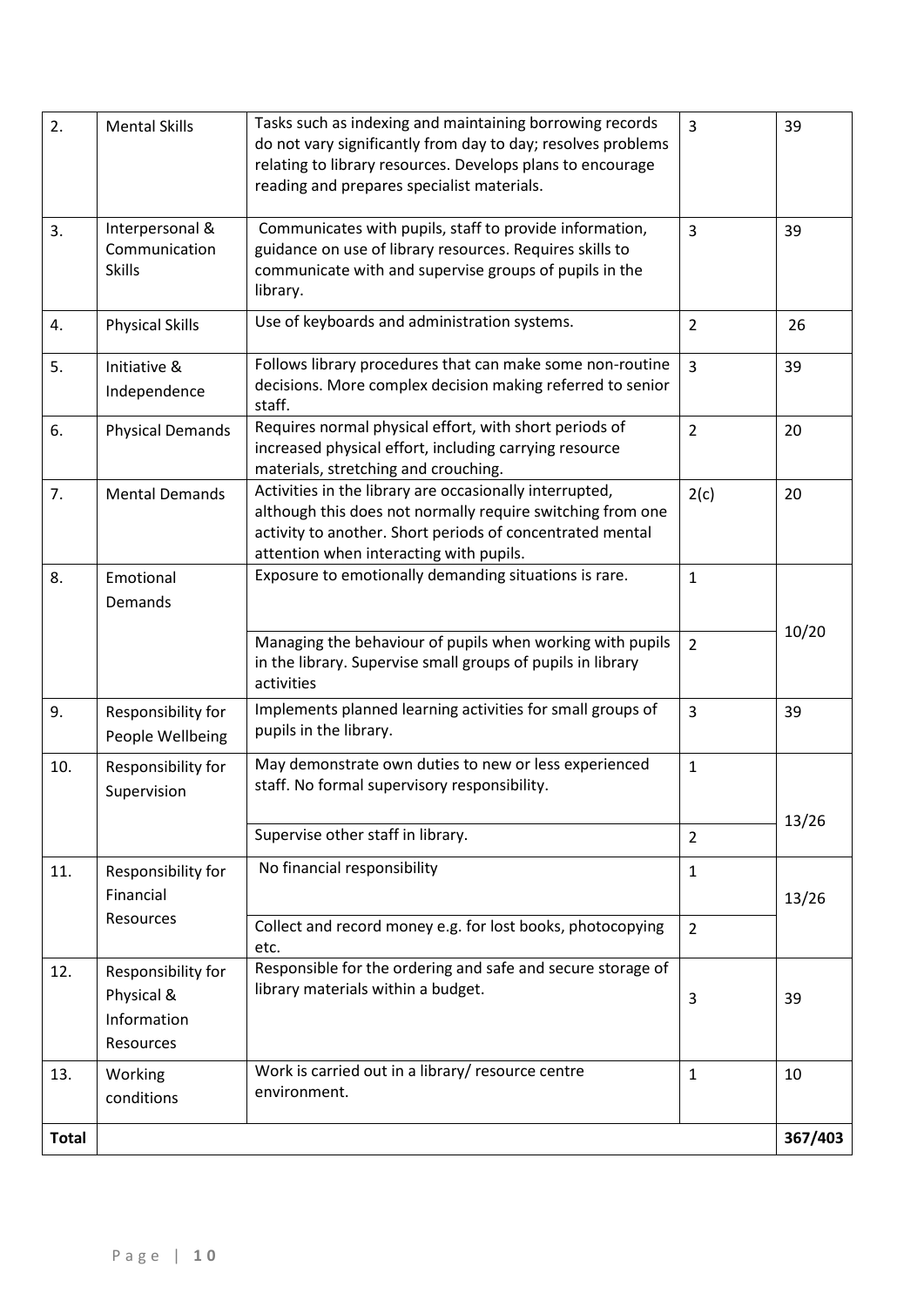## **Library/Resource Centre 3**

## **Purpose of the role (job statement)**

To manage and take professional responsibility for the day to day running of library/resource centre services to provide a comprehensive service for pupils and staff. To support and develop pupils' learning, research skills and independent study and to develop the reading culture within the school.

## **Responsibilities**

Key duties:

- 1. Organise and oversee the library service within the school, ensuring the correct processes and procedures are followed
- 2. Lead learning with pupils and teachers to meet educational aims and objectives through literacy and research
- 3. Developing pupils' learning, research and study skills embedded within the curriculum by using a range of methods in partnership with teaching colleagues.
- 4. Supervise a programme of self-directed learning for pupils.
- 5. Select, purchase and maintain stock and equipment for the library that meet the needs of staff and pupils at a variety of cultural, ability and age levels Manage library information technology within the library including computer systems and catalogue search facility.
- 6. Make the library environment attractive to pupils to encourage reading and learning
- 7. Develop and implement library policies, protocols, practices and procedures.

Individuals in this role may also:

- 1. Manage the library budget and provide accurate financial records to bursar or business manager.
- 2. Maintain links with other schools and library services to ensure appropriate materials are obtained for use within the school
- 3. Organise book fairs or similar events. Arrange for visiting specialists as required
- 4. Manage one or more library staff.

#### **Indicative knowledge, skills and experience**

Chartered librarian status.

## **Job Evaluation Assessment**

| <b>Factor</b> |           | <b>Relevant Job Information</b>                                                                        | <b>JE Level</b> | <b>Score</b> |
|---------------|-----------|--------------------------------------------------------------------------------------------------------|-----------------|--------------|
|               | Knowledge | Knowledge of policies, procedures and practices for<br>library management. Chartered librarian status. | 6               | 121          |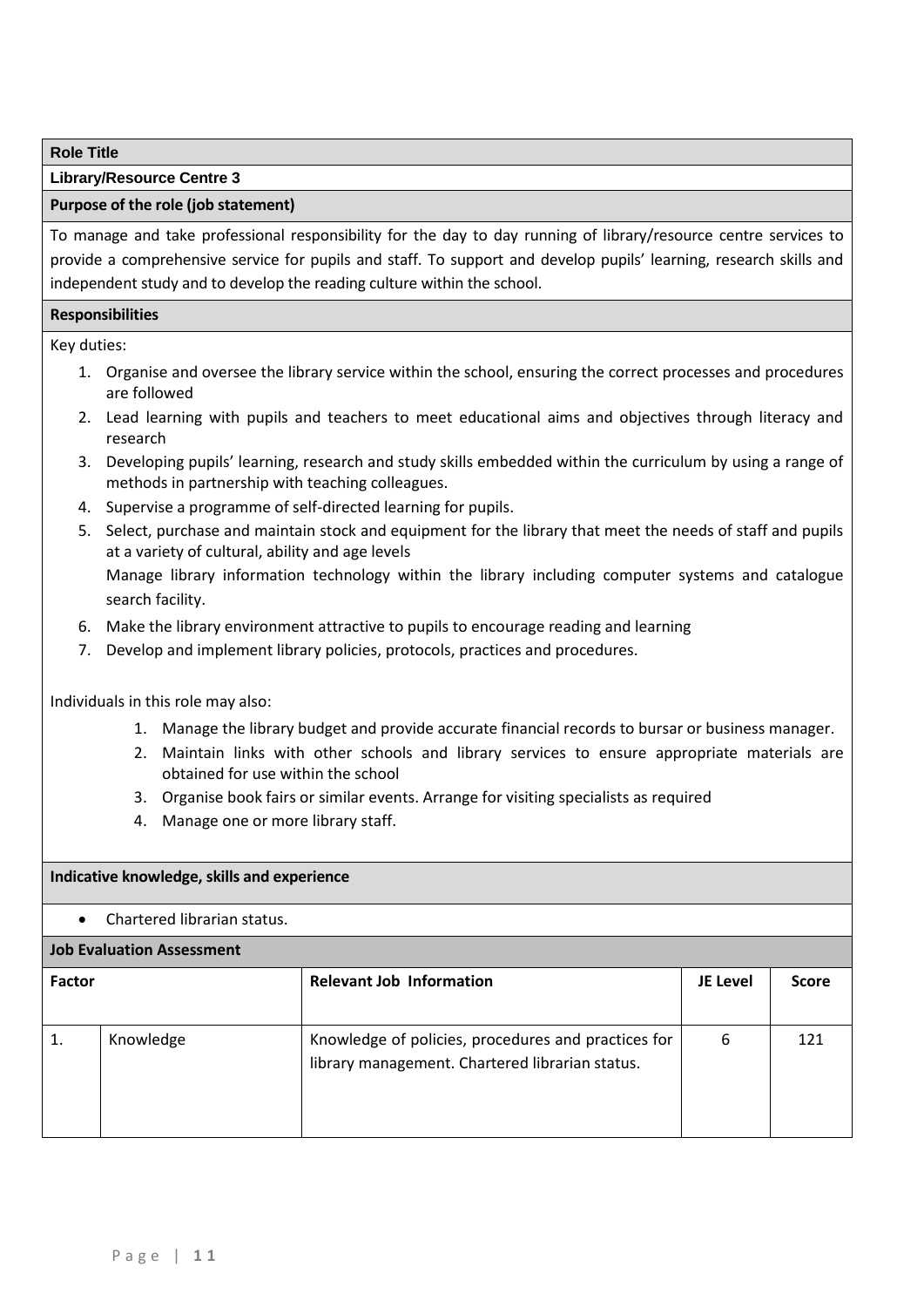| 2.  | <b>Mental Skills</b>                           | Requires analysis of the needs of library users and<br>securing appropriate resources to meet those<br>needs. Requires creativity in making the library an<br>attractive place for pupils and in supporting literacy<br>and research capabilities of pupils. | $\overline{4}$ | 52       |
|-----|------------------------------------------------|--------------------------------------------------------------------------------------------------------------------------------------------------------------------------------------------------------------------------------------------------------------|----------------|----------|
| 3.  | Interpersonal &<br><b>Communication Skills</b> | Communicates with staff, pupils, suppliers and<br>other library services. Requires skills to assess the<br>needs of service users, provide support and<br>guidance, explain procedures and communicate<br>with groups of pupils in the library.              | $\overline{4}$ | 52       |
| 4.  | <b>Physical Skills</b>                         | Use of keyboards - administrative equipment                                                                                                                                                                                                                  | $\overline{2}$ | 26       |
| 5.  | Initiative & Independence                      | In conjunction with senior management, makes<br>decisions affecting the whole library service within<br>the school, including budgetary decisions. Decisions<br>have a direct impact on service provision.                                                   | $\overline{4}$ | 52       |
| 6.  | <b>Physical Demands</b>                        | Requires normal physical effort and stamina.                                                                                                                                                                                                                 | $\mathbf{1}$   | 10       |
| 7.  | <b>Mental Demands</b>                          | Undertake complex tasks such as budget<br>management, service development proposals,<br>reports to senior management. Work is regularly<br>interrupted, although this does not normally<br>require switching from one activity to another.                   | $\overline{4}$ | 40       |
| 8.  | <b>Emotional Demands</b>                       | Exposure to emotionally demanding situations is<br>rare.                                                                                                                                                                                                     | $\mathbf{1}$   | 10/20    |
|     |                                                | Managing the behaviour of pupils when working<br>with pupils in the library. Supervise small groups of<br>pupils in library activities                                                                                                                       | $\overline{2}$ |          |
| 9.  | Responsibility for People<br>Wellbeing         | Plan and deliver learning activities to address<br>specific learning needs for small groups of pupils<br>and whole classes in the library. Development of<br>policies and strategies governing the delivery of the<br>library service in the school.         | $\overline{4}$ | 52       |
| 10. | Responsibility for<br>Supervision              | May demonstrate own duties to new or less<br>experienced staff and/or                                                                                                                                                                                        | $\mathbf{1}$   |          |
|     |                                                | Some day-to-day allocation of work to other staff,<br>requiring occasional supervisory responsibility,<br>and/or                                                                                                                                             | $\overline{2}$ | 13/26/39 |
|     |                                                | Regular supervisory responsibility which may<br>include line management for a team of staff.                                                                                                                                                                 | $\overline{3}$ |          |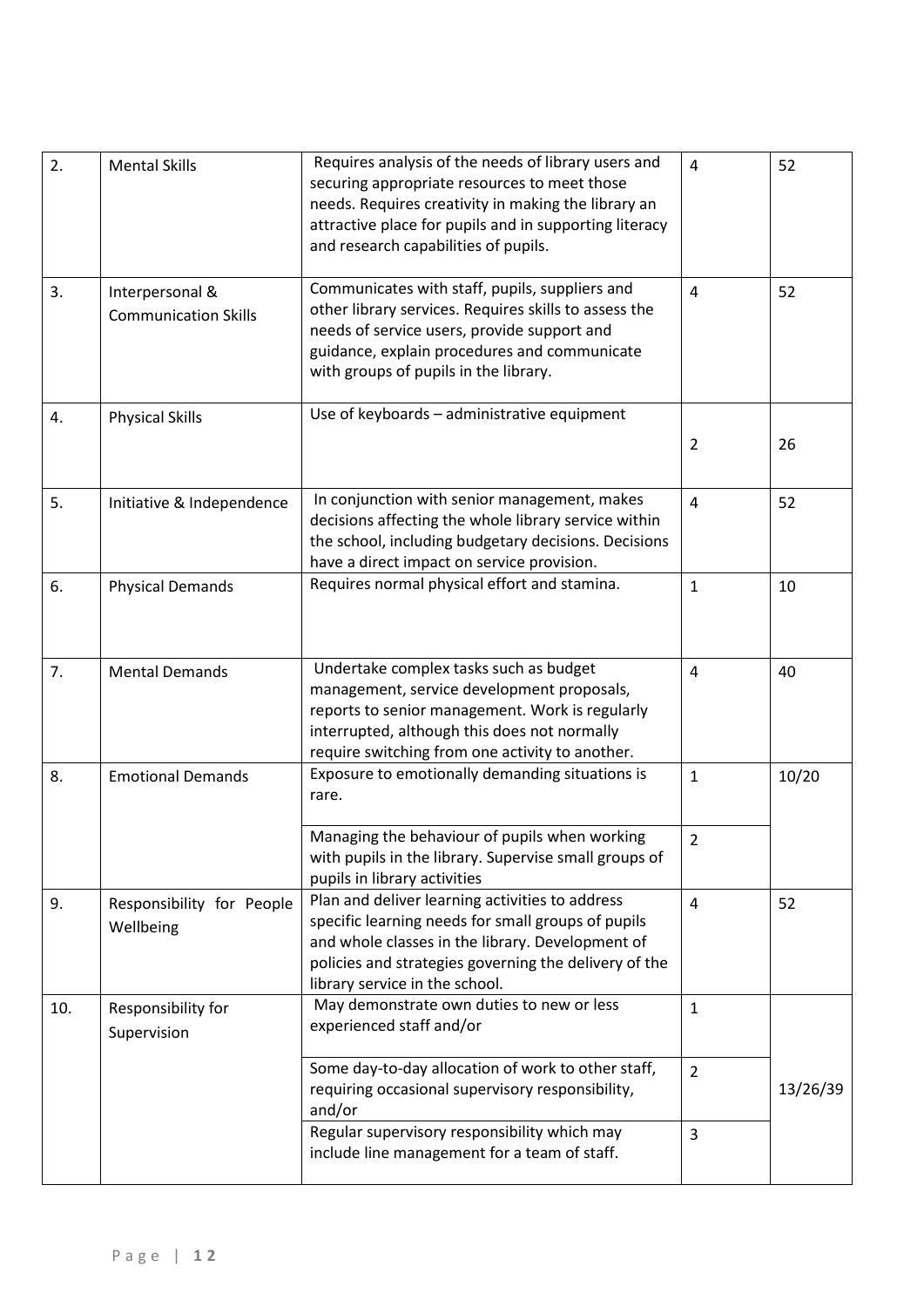| 11.          | Responsibility for<br><b>Financial Resources</b>                    | Collect and record money e.g. for lost books,<br>photocopying etc.                                                                                          | $\overline{2}$ | 26/39   |
|--------------|---------------------------------------------------------------------|-------------------------------------------------------------------------------------------------------------------------------------------------------------|----------------|---------|
|              |                                                                     | Manage the library budget and provide accurate<br>financial records to bursar or business manager.                                                          | 3              |         |
| 12.          | Responsibility for Physical,<br>and Information<br><b>Resources</b> | Responsible for the purchase of stock, supplies and<br>equipment for the Library service. Responsible for<br>all library information resources and records. | $\overline{a}$ | 52      |
| 13.          | Working conditions                                                  | Work is carried out in a library/ resource centre<br>environment.                                                                                           | 1              | 10      |
| <b>Total</b> |                                                                     |                                                                                                                                                             |                | 516/565 |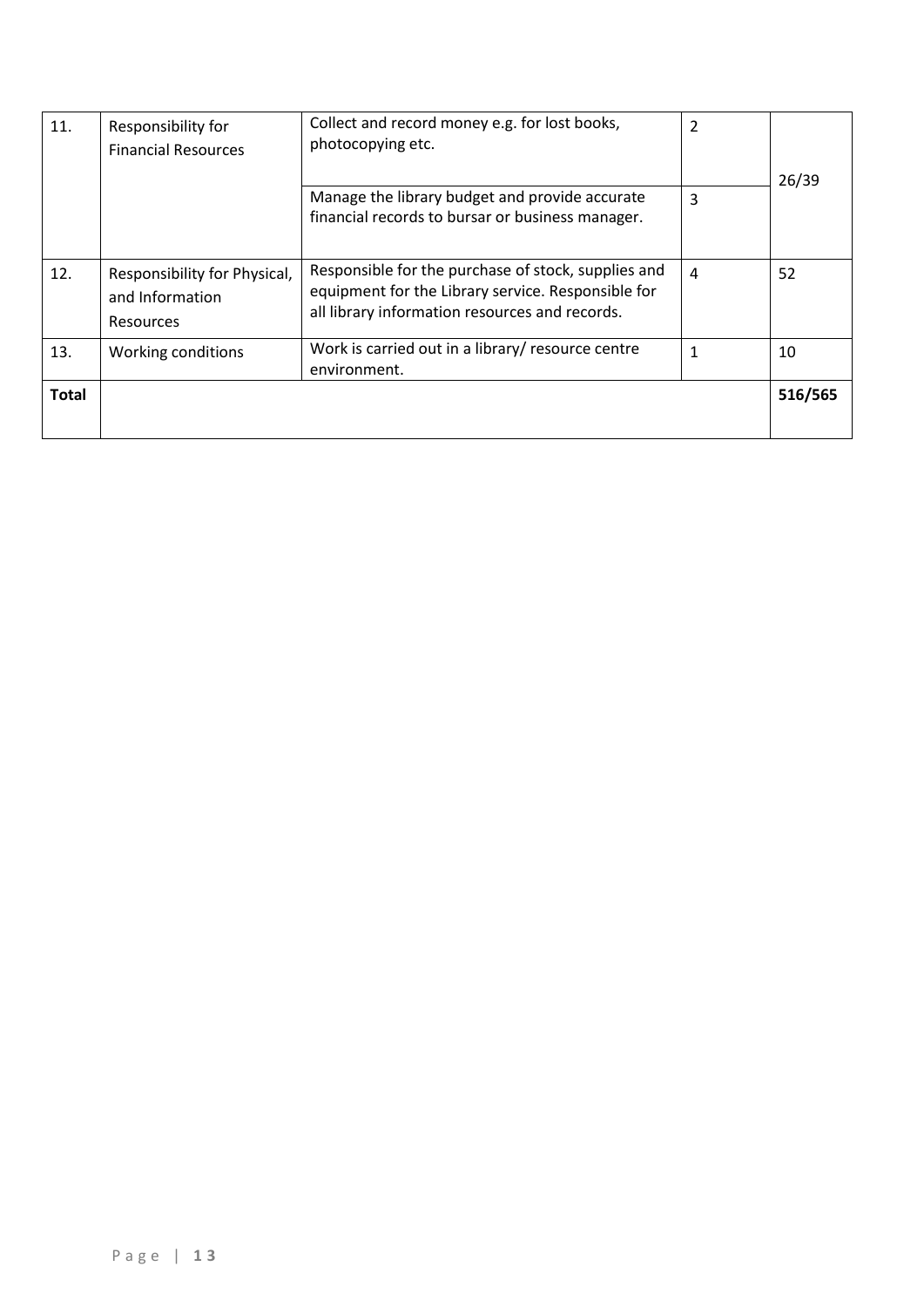#### **Technician 1** (includes art and design, food, science technicians)

#### **Purpose of the role (job statement)**

To work under supervision and direction as part of a professional team to support learning by providing technical assistance, through the preparation and day to day maintenance of teaching areas and equipment for pupils.

#### **Responsibilities**

Key duties:

- 1. Prepare specific resources / materials / equipment for lessons, as directed lifting and moving equipment.
- 2. Maintain sufficient supplies of materials to enable delivery of lessons
- 3. Safely and securely store allocated equipment and materials to prevent unauthorised access / misuse
- 4. Clean and undertake day to day maintenance of equipment as needed and as directed to ensure it is clean and in good working order
- 5. Perform duties in line with health and safety regulations and take action where hazards are identified, including reporting any serious hazards to the line manager
- 6. Undertake basic record keeping as directed.
- 7. Ensure the safe treatment and disposal of used materials, including hazardous substances, and respond to actual or potential hazards.

Individuals in this role may also undertake some or all of the following:

- 1. Assist in delivering practical learning activities for pupils
- 2. Provide clerical and administrative support as directed
- 3. Order supplies as directed

- Working at or towards appropriate national occupational standards (NOS), for example laboratory and associated technical activities or supporting teaching and learning as appropriate to the type of technician role.
- Knowledge of appropriate use of materials and equipment and ability to communicate this knowledge to staff and pupils.

| <b>NJC Job Evaluation Assessment</b> |                                                   |                                                                                                                                |                 |               |  |
|--------------------------------------|---------------------------------------------------|--------------------------------------------------------------------------------------------------------------------------------|-----------------|---------------|--|
| <b>Factor</b>                        |                                                   | <b>Relevant Job Information</b>                                                                                                | <b>JE Level</b> | <b>Points</b> |  |
| 1.                                   | Knowledge                                         | Knowledge of procedures for preparation of resources/<br>materials, setting up, cleaning and basic maintenance of<br>equipment | $\overline{2}$  | 40            |  |
| 2.                                   | <b>Mental Skills</b>                              | Reports problems and potential hazards.                                                                                        | 1               | 13            |  |
| 3.                                   | Interpersonal &<br>Communication<br><b>Skills</b> | Exchange of information both verbally and in writing with<br>staff and suppliers.                                              | $\overline{2}$  | 26            |  |
| 4.                                   | <b>Physical Skills</b>                            | Assembly, disassembly and cleaning of equipment                                                                                | 2               | 26            |  |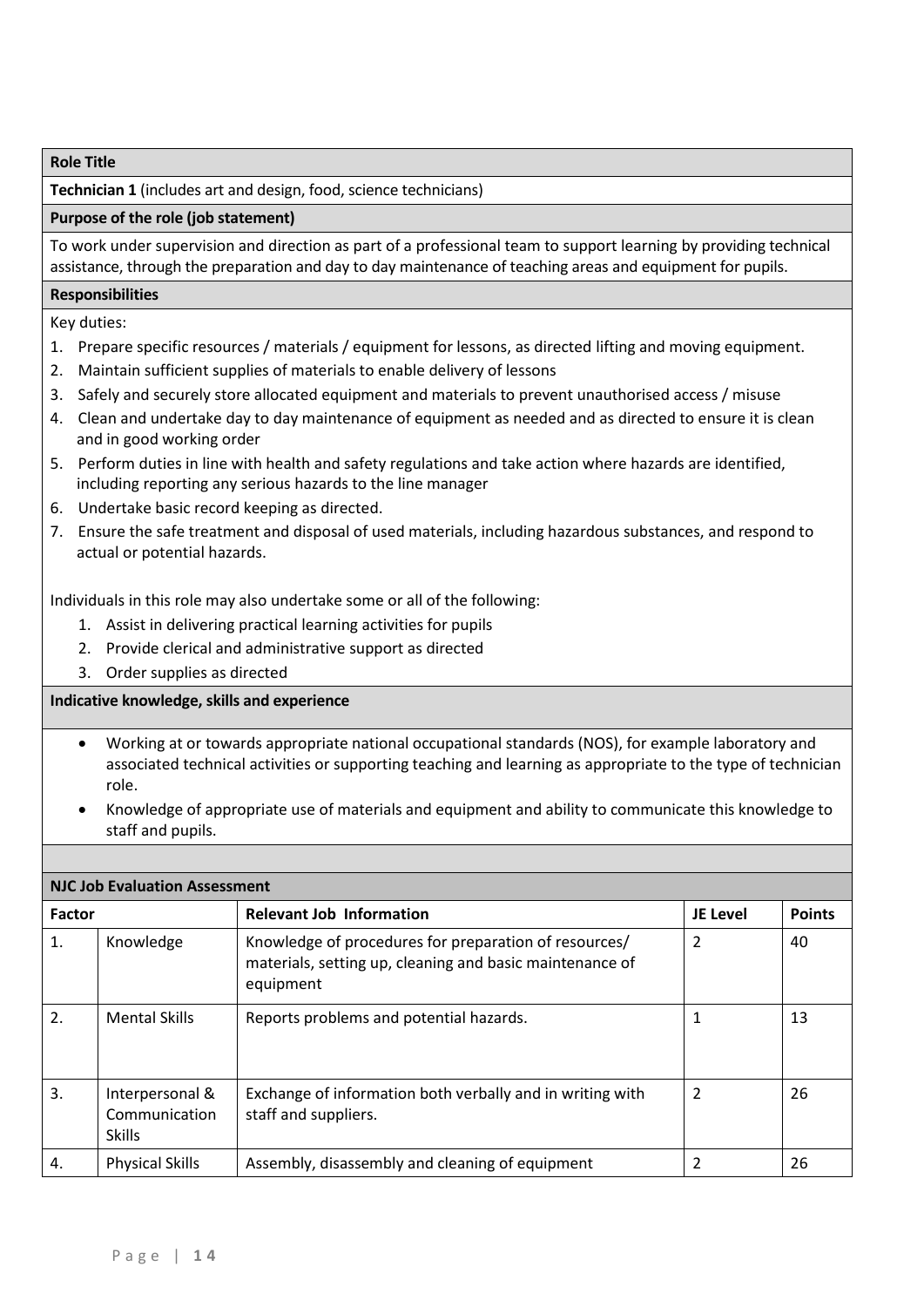| 5.             | Initiative &<br>Independence                                    | Follows close and detailed instructions and / or is closely<br>supervised, with little scope for discretion most problems are<br>referred.                                                                                         | $\mathbf 1$    | 13          |
|----------------|-----------------------------------------------------------------|------------------------------------------------------------------------------------------------------------------------------------------------------------------------------------------------------------------------------------|----------------|-------------|
| 6.             | Physical<br><b>Demands</b>                                      | Regularly lifts and moves, pushes and pulls resources,<br>materials and equipment which may be awkward or heavy.                                                                                                                   | $\overline{2}$ | 20          |
| $\overline{7}$ | <b>Mental Demands</b>                                           | Sensory attention for preparation of equipment, materials;<br>Work is occasionally interrupted.                                                                                                                                    | $\mathbf 1$    | 10          |
| 8.             | Emotional<br>Demands                                            | Rare exposure to emotionally demanding situations when<br>working with pupils                                                                                                                                                      | $\mathbf 1$    | 10          |
| 9.             | Responsibility for<br>People                                    | Prepares materials and equipment for pupils and assists in<br>delivering practical activities. Implements specific health and<br>safety policies relating to potentially dangerous materials or<br>hazardous materials/substances. | $\overline{2}$ | 26          |
| 10.            | Responsibility for<br>Supervision                               | May demonstrate own duties to new or less experienced<br>staff.                                                                                                                                                                    | $\mathbf 1$    | 13          |
| 11.            | Responsibility for<br>Financial<br>Resources                    | No responsibility or limited to small amounts of cash for<br>supplies                                                                                                                                                              | $\mathbf{1}$   | 13          |
| 12.            | Responsibility for<br>Physical, and<br>Information<br>Resources | Checks stock levels and may select and/order materials and<br>equipment from suppliers under direction.                                                                                                                            | 2(g)           | 26          |
| 13.            | Working<br>conditions                                           | Works in a technical/practical area, e.g. laboratory, craft<br>room, workshop                                                                                                                                                      | $\overline{2}$ |             |
|                |                                                                 | Regularly exposed to dirt, fumes, chemicals, liquids, possible<br>hazardous materials, working in a kitchen or working with<br>potentially dangerous equipment.                                                                    | $\overline{3}$ | 20/30       |
| <b>Total</b>   |                                                                 |                                                                                                                                                                                                                                    |                | 256-<br>266 |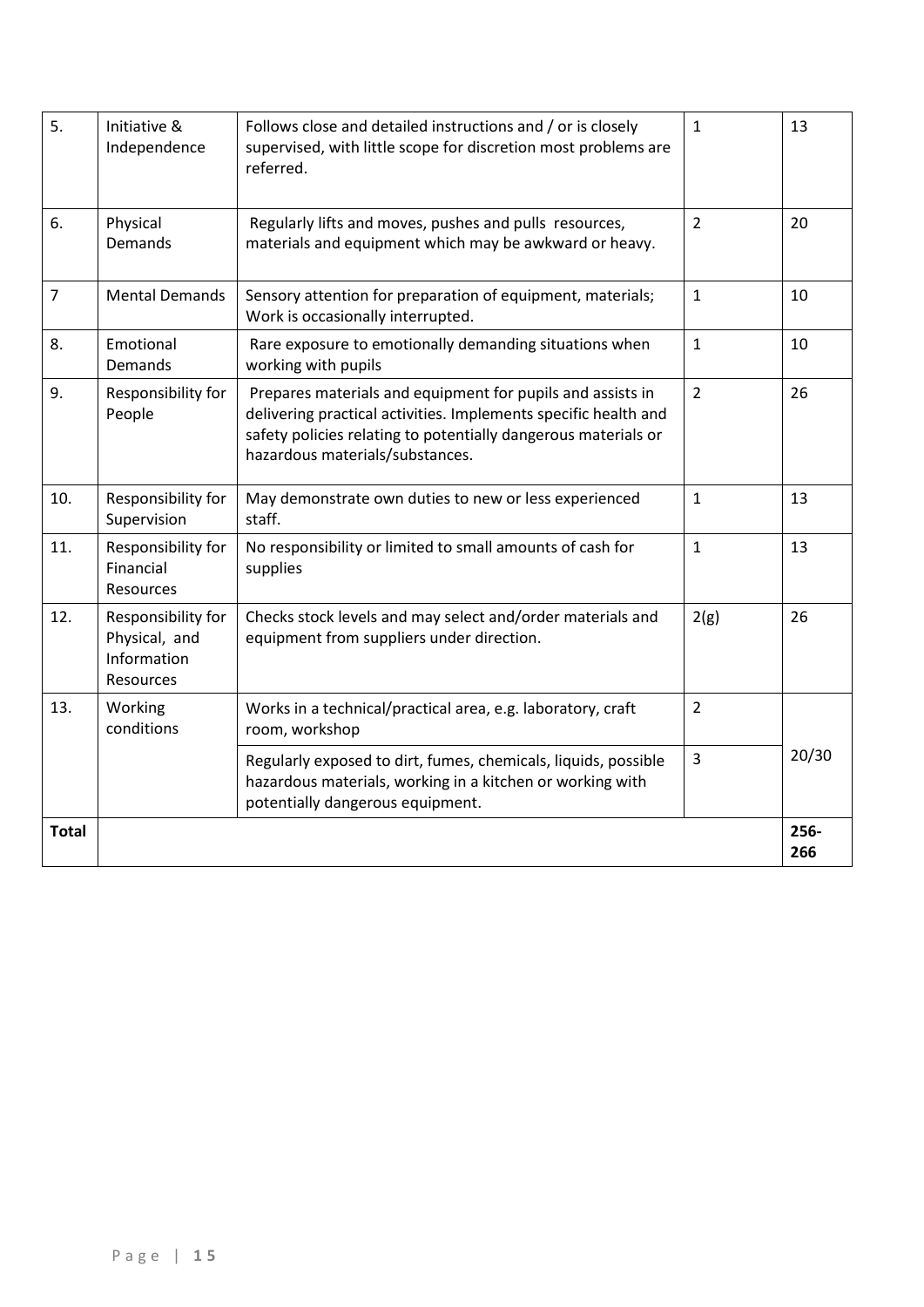**Technician 2** (includes art and design, food, science technicians)

#### **Purpose of the role (job statement)**

To work with teachers as part of a professional team to support learning by providing technical assistance through the preparation and maintenance of teaching areas and equipment for pupils.

#### **Responsibilities**

Key duties:

- 1. Set up resources / materials / equipment for lessons
- 2. Support structured and practical activities for groups or on a one-to-one basis
- 3. Order and maintain sufficient supplies of materials and equipment to enable delivery of lessons and assist others in their use
- 4. Safely and securely store allocated equipment and materials to prevent unauthorised access / misuse
- 5. Clean and undertake maintenance of equipment as needed and as directed to ensure that it is clean and in good working order
- 6. Perform duties in line with health and safety regulations and take action where hazards are identified, including reporting any serious hazards to line manager
- 7. Undertake record keeping, as directed.
- 8. Ensure the safe treatment and disposal of used materials, including hazardous substances and respond to actual or potential hazards.

Individuals in this role may also undertake some or all of the following:

- 1. Secure and work with hazardous materials
- 2. Provide clerical and administrative support as directed

- Working at or towards appropriate national occupational standards (NOS), for example laboratory and associated technical activities or supporting teaching and learning as appropriate to the type of technician role with knowledge / skills equivalent to national qualifications level 2 or equivalent experience in a specialist area.
- Knowledge of appropriate use of specialist equipment and materials and ability to communicate this knowledge to staff and pupils.

| <b>NJC Job Evaluation Assessment</b> |                                                   |                                                                                                                                              |                 |               |  |
|--------------------------------------|---------------------------------------------------|----------------------------------------------------------------------------------------------------------------------------------------------|-----------------|---------------|--|
| <b>Factor</b>                        |                                                   | <b>Relevant Job Information</b>                                                                                                              | <b>JE Level</b> | <b>Points</b> |  |
| 1.                                   | Knowledge                                         | Knowledge of procedures for preparation, use and<br>maintenance of materials and equipment<br>equivalent to national qualifications level 2. | $\overline{2}$  | 40            |  |
| 2.                                   | <b>Mental Skills</b>                              | Resolves problems in relation to resources / materials and<br>equipment and practical learning activities.                                   | 2               | 26            |  |
| 3.                                   | Interpersonal &<br>Communication<br><b>Skills</b> | Communicates with pupils and adults to provide technical<br>information and provide support for pupils' learning.                            | 3(a)            | 39            |  |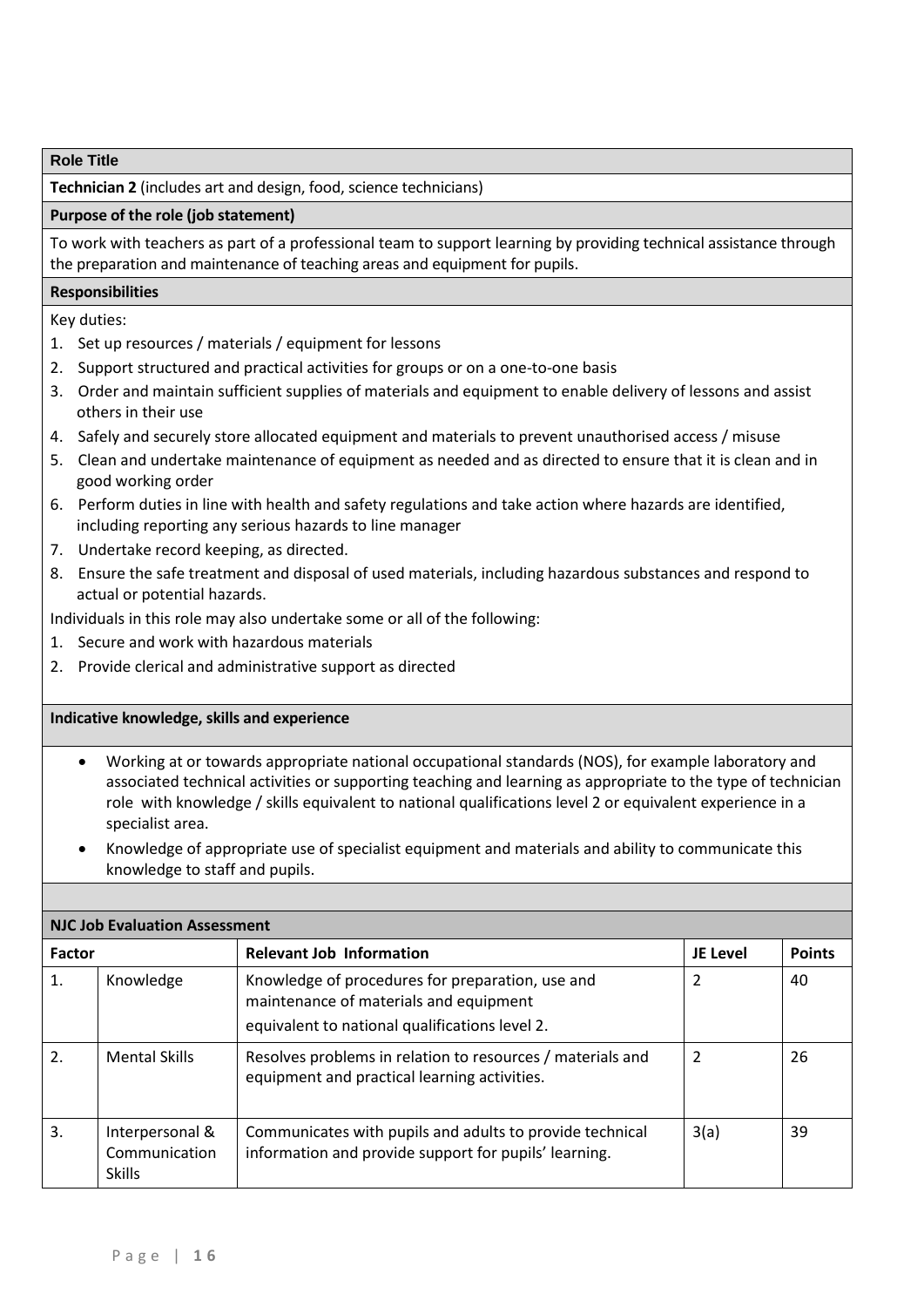| 4.           | <b>Physical Skills</b>                                          | Assembly, disassembly and cleaning of equipment                                                                                                                                                                                   | $\overline{2}$ | 26          |
|--------------|-----------------------------------------------------------------|-----------------------------------------------------------------------------------------------------------------------------------------------------------------------------------------------------------------------------------|----------------|-------------|
| 5.           | Initiative &<br>Independence                                    | Activities undertaken under the general direction of other<br>staff and follows procedures. Works largely from instructions,<br>but makes decisions involving the use of initiative; may make<br>suggestions.                     | $\overline{2}$ | 26          |
| 6.           | Physical<br>Demands                                             | Regularly lifts and moves, pushes and pulls resources,<br>materials and equipment which may be awkward or heavy.                                                                                                                  | $\overline{2}$ | 20          |
| 7.           | <b>Mental Demands</b>                                           | Sensory attention for preparation of equipment, working with<br>groups. Work may be interrupted.                                                                                                                                  | $\overline{2}$ | 20          |
| 8.           | Emotional<br>Demands                                            | Infrequently exposed to emotionally demanding situations<br>when working with pupils                                                                                                                                              | $\mathbf 1$    | 10          |
| 9.           | Responsibility for<br>People Wellbeing                          | Prepares materials and equipment for pupils and assist in<br>delivering practical activities. Implements specific health and<br>safety policies relating to potentially dangerous materials or<br>hazardous materials/substances. | $\overline{2}$ | 26          |
| 10.          | Responsibility for<br>Supervision                               | May demonstrate own duties to new or less experienced<br>staff.                                                                                                                                                                   | $\mathbf 1$    | 13          |
| 11.          | Responsibility for<br>Financial<br>Resources                    | No responsibility or limited to small amounts of cash for<br>supplies                                                                                                                                                             | $\mathbf 1$    | 13          |
| 12.          | Responsibility for<br>Physical, and<br>Information<br>Resources | Responsible for selecting, ordering and maintaining materials<br>and equipment under direction and maintaining and updating<br>records.                                                                                           | 2(g)           | 26          |
| 13.          | Working<br>Conditions                                           | Works in a technical/practical area, e.g. laboratory, craft<br>room, workshop                                                                                                                                                     | $\overline{2}$ |             |
|              |                                                                 | Regularly exposed to dirt, fumes, chemicals, liquids, possible<br>hazardous materials, working in a kitchen or working with<br>potentially dangerous equipment.                                                                   | $\overline{3}$ | 20/30       |
| <b>Total</b> |                                                                 |                                                                                                                                                                                                                                   |                | 305-<br>315 |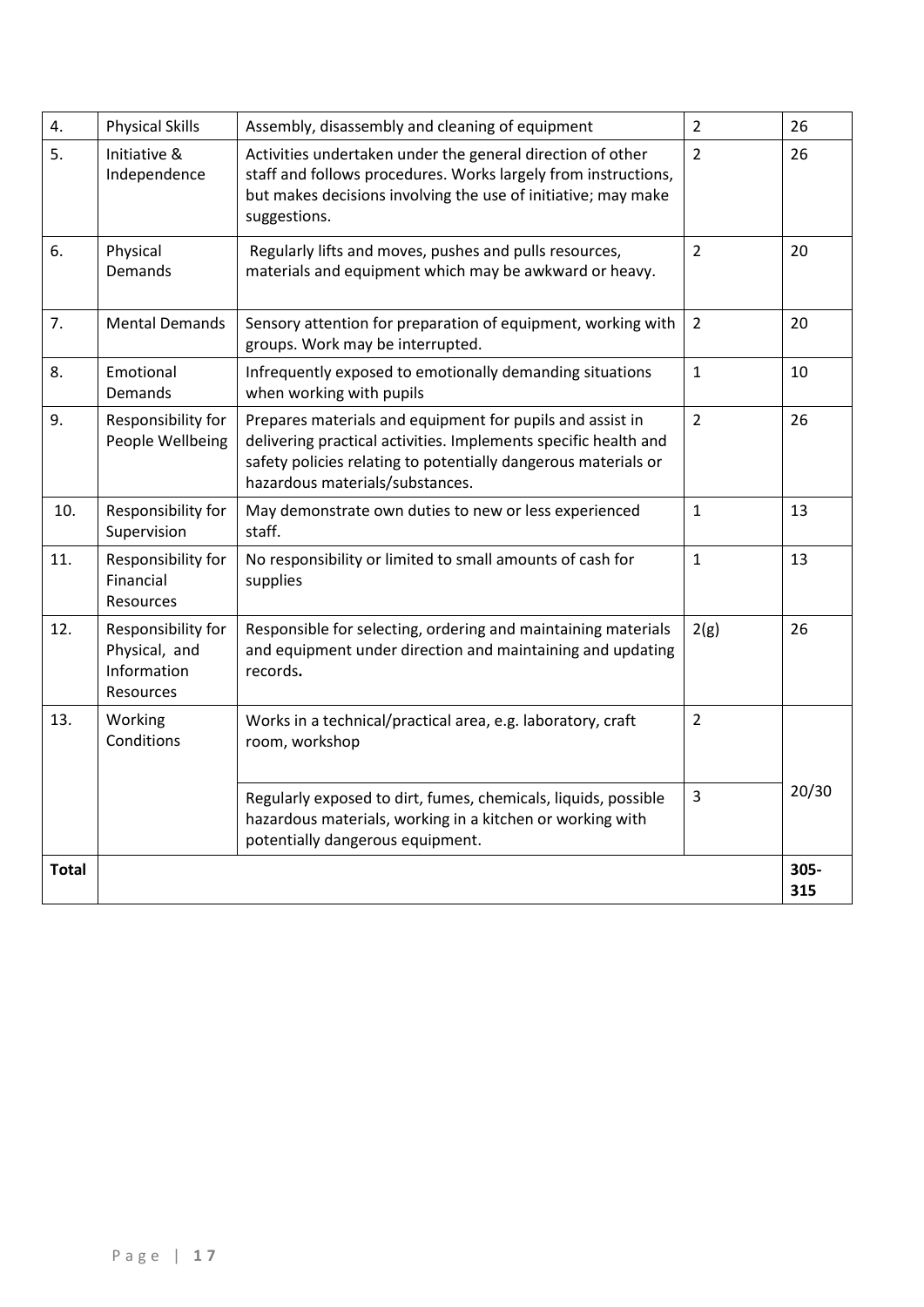**Technician 3** (includes art and design, food, science technicians)

## **Purpose of the role (job statement)**

To work with teachers as part of a professional team to support learning by providing technical assistance through working with pupils in the delivery / demonstration of practical learning activities and the preparation and maintenance of teaching areas and equipment for pupils.

## **Responsibilities**

Key duties:

- 1. Plan, prepare and set up specific resources / materials / equipment for lessons, under general direction of the class teacher
- 2. Contribute to the development of lesson and work plans
- 3. Implement structured and agreed practical learning activities for groups or on a one-to-one basis, as prepared by, and under the direction of, the class teacher
- 4. Develop, prepare and maintain specialist resources as required
- 5. Ensure the safe and secure storage of allocated resources / materials / equipment to prevent unauthorised access / misuse
- 6. Clean and undertake maintenance of equipment as needed to ensure it is clean and in good working order
- 7. Update records, including production of reports and analysis of information
- 8. Contribute to planning and development of systems, policies and procedures for their technical area.
- 9. Ensure the safe treatment and disposal of used materials, including hazardous substances, and respond to actual or potential hazards.
- 10. Order and maintain resources within an agreed budget
- 11. Demonstrate the use of equipment to technical and other staff

Individuals in this role may also undertake some or all of the following:

- 1. Ensure the adherence to health and safety regulations by technical support staff within the school
- 2. Supervise the training and development of other technical support Staff. Provide clerical and administrative support to the classroom teacher as directed

- Working at or towards appropriate national occupational standards (NOS), for example laboratory and associated technical activities or supporting teaching and learning as appropriate to the type of technician role with knowledge / skills equivalent to national qualifications level 3 or equivalent experience in a specialist area.
- Knowledge of appropriate use of specialist equipment and ability to communicate and demonstrate this knowledge effectively to staff and pupils.

| <b>NJC Job Evaluation Assessment</b> |                      |                                                                                                                                                                                 |          |               |  |
|--------------------------------------|----------------------|---------------------------------------------------------------------------------------------------------------------------------------------------------------------------------|----------|---------------|--|
| <b>Factor</b>                        |                      | <b>Relevant Job Information</b>                                                                                                                                                 | JE Level | <b>Points</b> |  |
| 1.                                   | Knowledge            | Knowledge of a range of procedures for preparation and<br>maintenance of materials and equipment<br>equivalent to national qualifications level 3.                              | 3        | 60            |  |
|                                      | <b>Mental Skills</b> | Resolves problems in relation to resources / materials and<br>equipment and practical learning activities. Analysis of<br>information. Plans and develops practical activities. | 3        | 39            |  |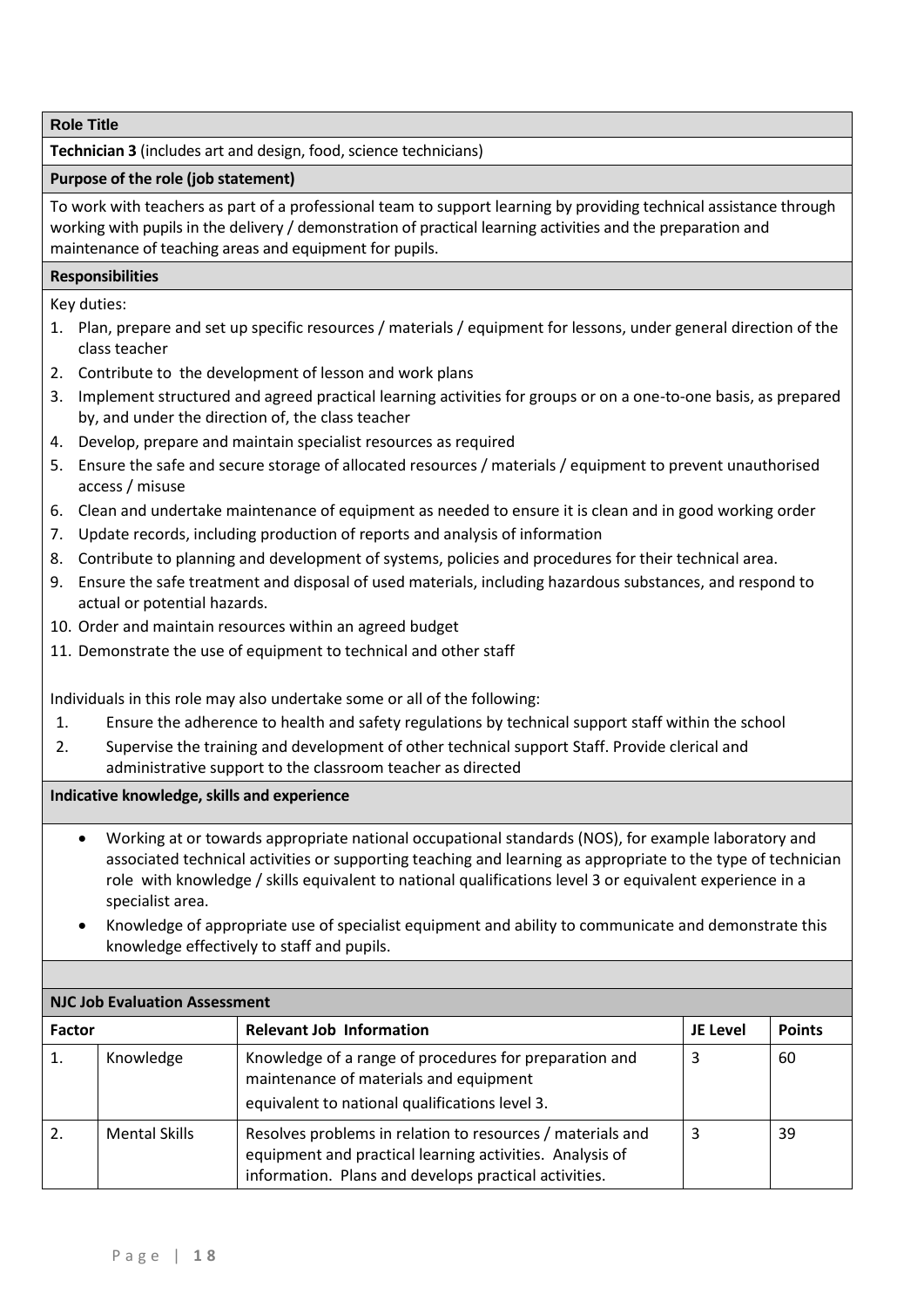| 3.           | Interpersonal &<br>Communication<br><b>Skills</b> | Communicates with pupils and adults to provide technical<br>information and provide support for pupils' learning.                                                                                                                                                   | 3(a)              | 39      |
|--------------|---------------------------------------------------|---------------------------------------------------------------------------------------------------------------------------------------------------------------------------------------------------------------------------------------------------------------------|-------------------|---------|
| 4.           | <b>Physical Skills</b>                            | Assembly, disassembly and cleaning of equipment                                                                                                                                                                                                                     | $\overline{2}$    | 26/39   |
|              |                                                   | Dexterity and precision for specialised equipment                                                                                                                                                                                                                   | 3                 |         |
| 5.           | Initiative &<br>Independence                      | Works on own within recognised procedures with groups of<br>pupils; deals with problems as they arise.                                                                                                                                                              | 3                 | 39      |
| 6.           | Physical<br><b>Demands</b>                        | Regularly lifts and moves, pushes and pulls resources,<br>materials and equipment which may be awkward or heavy.                                                                                                                                                    | $\overline{2}$    | 20      |
| 7.           | Mental<br>Demands                                 | Sensory/mental attention for preparation of equipment and<br>working with groups. Work is regularly interrupted.                                                                                                                                                    | $\overline{2}$    | 20      |
| 8.           | Emotional<br>Demands                              | Rare exposure to emotionally demanding situations when<br>working with pupils                                                                                                                                                                                       | $\mathbf{1}$      | 10/20   |
|              |                                                   | Occasionally exposed to emotionally demanding situations<br>when working with pupils.                                                                                                                                                                               | 2                 |         |
| 9.           | Responsibility for<br>People Wellbeing            | Responsible, under the specific instructions of a teacher or<br>other professional, for supervision of planned practical<br>learning activities for individuals or small groups of pupils,<br>including identifying needs and adjusting activities as<br>necessary. | 3(a)              | 39      |
| 10.          | Responsibility for                                | Regularly responsibility for training of other staff.                                                                                                                                                                                                               | $\overline{2}$    |         |
|              | Supervision                                       | Supervisory responsibility for the training of a small team of<br>staff.                                                                                                                                                                                            | 3                 | 26/39   |
| 11.          | Responsibility for<br>Financial<br>Resources      | Accounting for equipment, materials supplies for<br>specialist/technical area within a small budget.                                                                                                                                                                | $2(b)$ and<br>(c) | 26      |
| 12           | Physical and<br>Information<br>Resources          | Responsibility for   Responsible for the selection, ordering and safe, secure<br>storage of a range of resources / materials / equipment or<br>Contributes to development of policies and procedures for<br>the technical/specialist area                           | $\overline{3}$    | 39      |
| 13.          | Working<br>conditions                             | Works in a technical/practical area, e.g. laboratory, craft<br>room, workshop                                                                                                                                                                                       | $\overline{2}$    | 20/30   |
|              |                                                   | Regularly exposed to dirt, fumes, chemicals, liquids, possible<br>hazardous materials, working in a kitchen or working with<br>potentially dangerous equipment.                                                                                                     | 3                 |         |
| <b>Total</b> |                                                   |                                                                                                                                                                                                                                                                     |                   | 403-449 |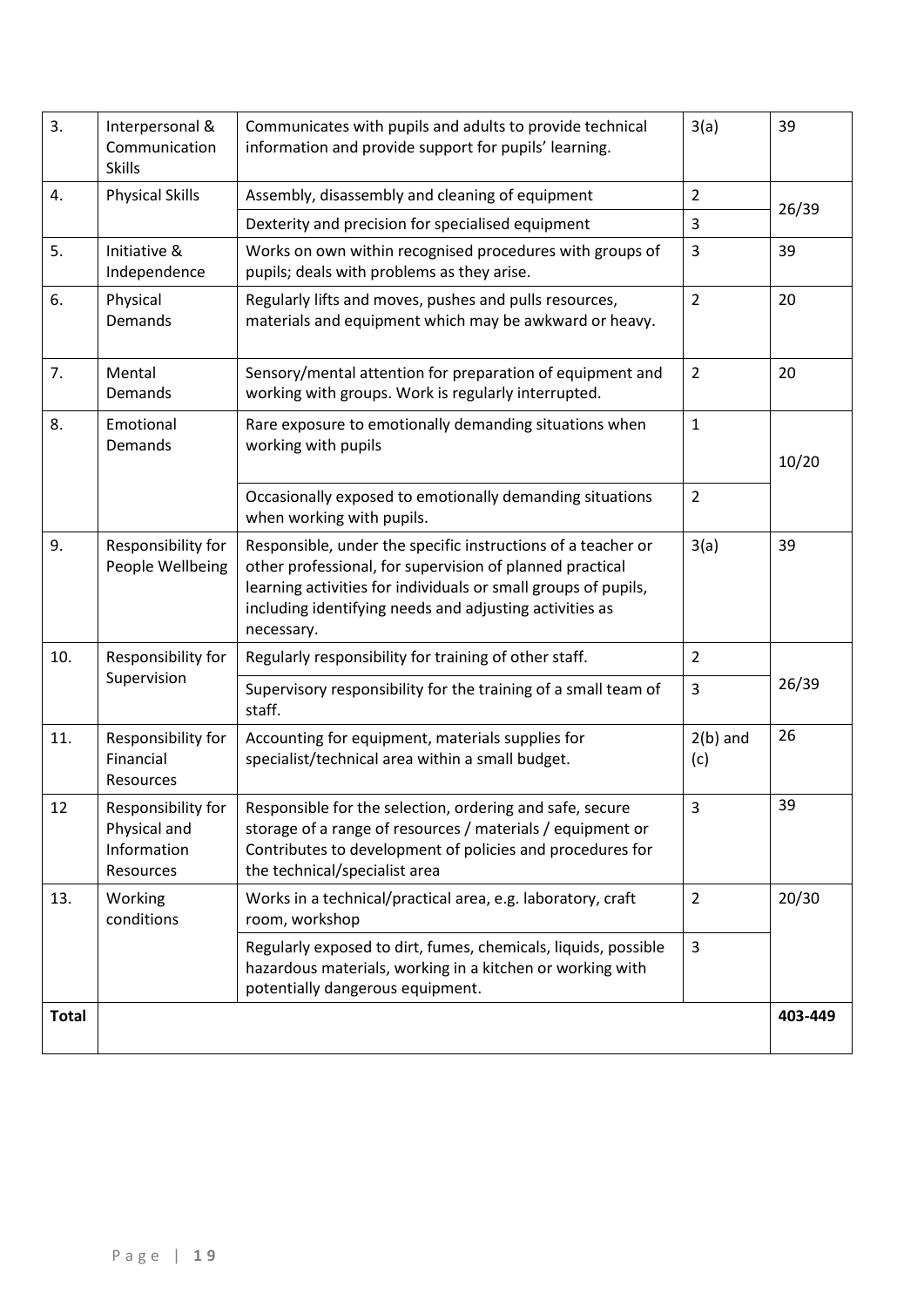**Technician 4** (includes art and design, food, science technicians)

#### **Purpose of the role (job statement)**

To work with teachers to manage the provision of technical support for learning activities, working with pupils in the delivery / demonstration of practical learning activities and the preparation and maintenance of teaching areas and equipment for pupils.

#### **Responsibilities**

Key duties:

- 1. Take a lead role in contributing to the planning, development and/organisation of equipment, systems, policies and procedures for the specialist technical area
- 2. Advise teaching staff on technical support to meet curriculum requirements
- 3. Assist the teacher in producing lesson and work plans, deliver technical learning activities and monitor pupils' work under the overall supervision of a teacher
- 4. Assess pupils work in relation to using equipment / conducting experiments and provide feedback to classroom teachers
- 5. Ensure adherence to health and safety regulations in relation to equipment and materials used by staff and pupils
- 6. Manage, support and develop other technical support staff, ensuring they have the required skills to provide technical support for teachers
- 7. Develop and implement plans to safely and securely store allocated resources / materials / equipment
- 8. Update records, including production of reports and analysis of information. Ensure the safe treatment and disposal of used materials, including hazardous substances and respond to actual or potential hazards.
- 9. Manage the budget for the purchase of technical materials and equipment and undertake regular audits of resources

Individuals in this role may also undertake some or all of the following:

- 1. Management of technical support staff across a range of technical areas.
- 2. Under the direction of a teacher, takes responsibility for providing learning activities for groups and/or whole classes of pupils, including planning and adjusting lessons and other activities.

- Working at or towards appropriate national occupational standards (NOS), for example laboratory and associated technical activities or supporting teaching and learning as appropriate to the type of technician role with knowledge / skills equivalent to national qualifications level 4 or equivalent experience in a specialist area.
- Knowledge and understanding of supporting pupils in a specialist area.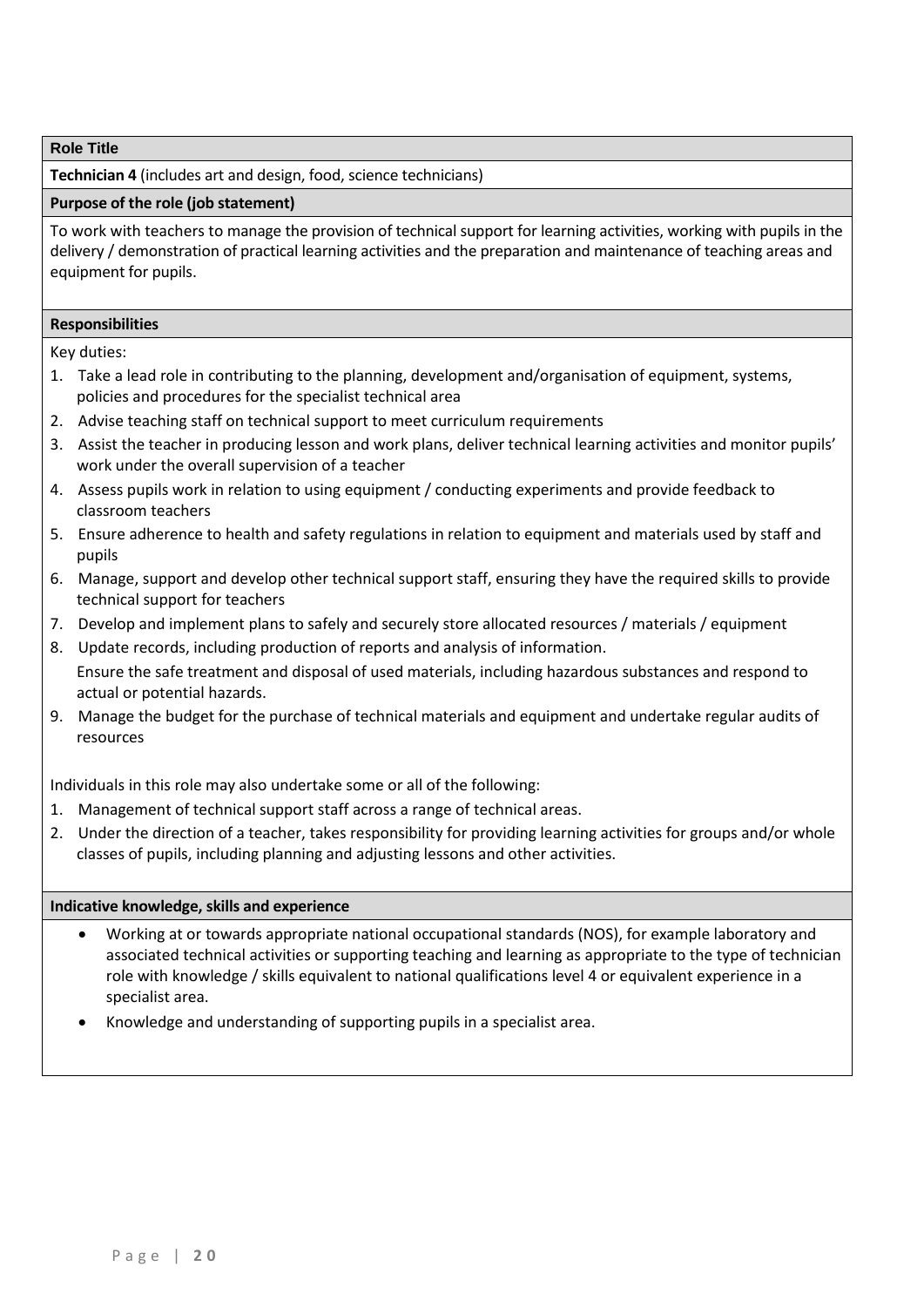| <b>NJC Job Evaluation Assessment</b> |                                                  |                                                                                                                                                                                                                                                                                  |                   |               |
|--------------------------------------|--------------------------------------------------|----------------------------------------------------------------------------------------------------------------------------------------------------------------------------------------------------------------------------------------------------------------------------------|-------------------|---------------|
| <b>Factor</b>                        |                                                  | <b>Relevant Job Information</b>                                                                                                                                                                                                                                                  | JE Level          | <b>Points</b> |
| 1.                                   | Knowledge                                        | Knowledge of procedures for management of a<br>technical/specialist area, including policy development,<br>advice on technical support for curriculum requirements,<br>development and delivery of technical/practical learning<br>equivalent to national qualification level 4. | 4                 | 80            |
| 2.                                   | <b>Mental Skills</b>                             | Requires analytical, judgement or creative skills to develop<br>practical lesson plans and activities, analyse pupils'<br>performance and provide feedback on this                                                                                                               | $\overline{4}$    | 52            |
| 3.                                   | Interpersonal &<br>Communication<br>skills       | Communicates technical information to pupils to promote<br>learning adjusting approaches as necessary. Provides<br>feedback and technical advice/support to teachers. Negotiate<br>with suppliers                                                                                | $4(a)$ and<br>(c) | 52            |
| 4.                                   | <b>Physical Skills</b>                           | Assembly, disassembly and cleaning of equipment                                                                                                                                                                                                                                  | $\overline{2}$    | 26/39         |
|                                      |                                                  | Dexterity and precision for specialised equipment                                                                                                                                                                                                                                | 3                 |               |
| 5.                                   | Initiative &<br>Independence                     | Takes a lead in developing systems and processes in the<br>technical area. Decisions have a direct impact on service<br>provision.                                                                                                                                               | 4                 | 52            |
| 6.                                   | <b>Physical Demands</b>                          | Regularly lifts and moves, pushes and pulls resources,<br>materials and equipment which may be awkward or heavy.                                                                                                                                                                 | $\overline{2}$    | 20            |
| 7.                                   | <b>Mental Demands</b>                            | Medium periods of mental concentration for development of<br>policies, procedures, practical activities. Work is regularly<br>interrupted.                                                                                                                                       | $\overline{3}$    | 30            |
| 8.                                   | Emotional<br>Demands                             | Infrequently exposed to emotionally demanding situations<br>when working with pupils                                                                                                                                                                                             | 1                 | 10/20         |
|                                      |                                                  | Occasionally exposed to emotionally demanding situations<br>when working with pupils.                                                                                                                                                                                            | $\overline{2}$    |               |
| 9.                                   | Responsibility for<br>People                     | Responsible, under the direction of a teacher, for supervision<br>of the planned learning activities of individuals, groups of<br>pupils. Implements specific policies on health and safety in<br>relevant area(s)                                                               | 3(a)              | 39/52         |
|                                      |                                                  | Under the direction of a teacher, takes responsibility for<br>providing learning activities for groups and/or whole classes<br>of pupils, including planning and adjusting lessons and other<br>activities.                                                                      | 4                 |               |
| 10.                                  | Responsibility for                               | Responsibility for a small team of technicians                                                                                                                                                                                                                                   | 3                 |               |
|                                      | Supervision                                      | Manage technical support staff in more than one<br>department.                                                                                                                                                                                                                   | 4                 | 39/52         |
| 11.                                  | Responsibility for<br><b>Financial Resources</b> | Responsible for departmental budget for equipment,<br>supplies, materials                                                                                                                                                                                                        | 3                 | 39            |